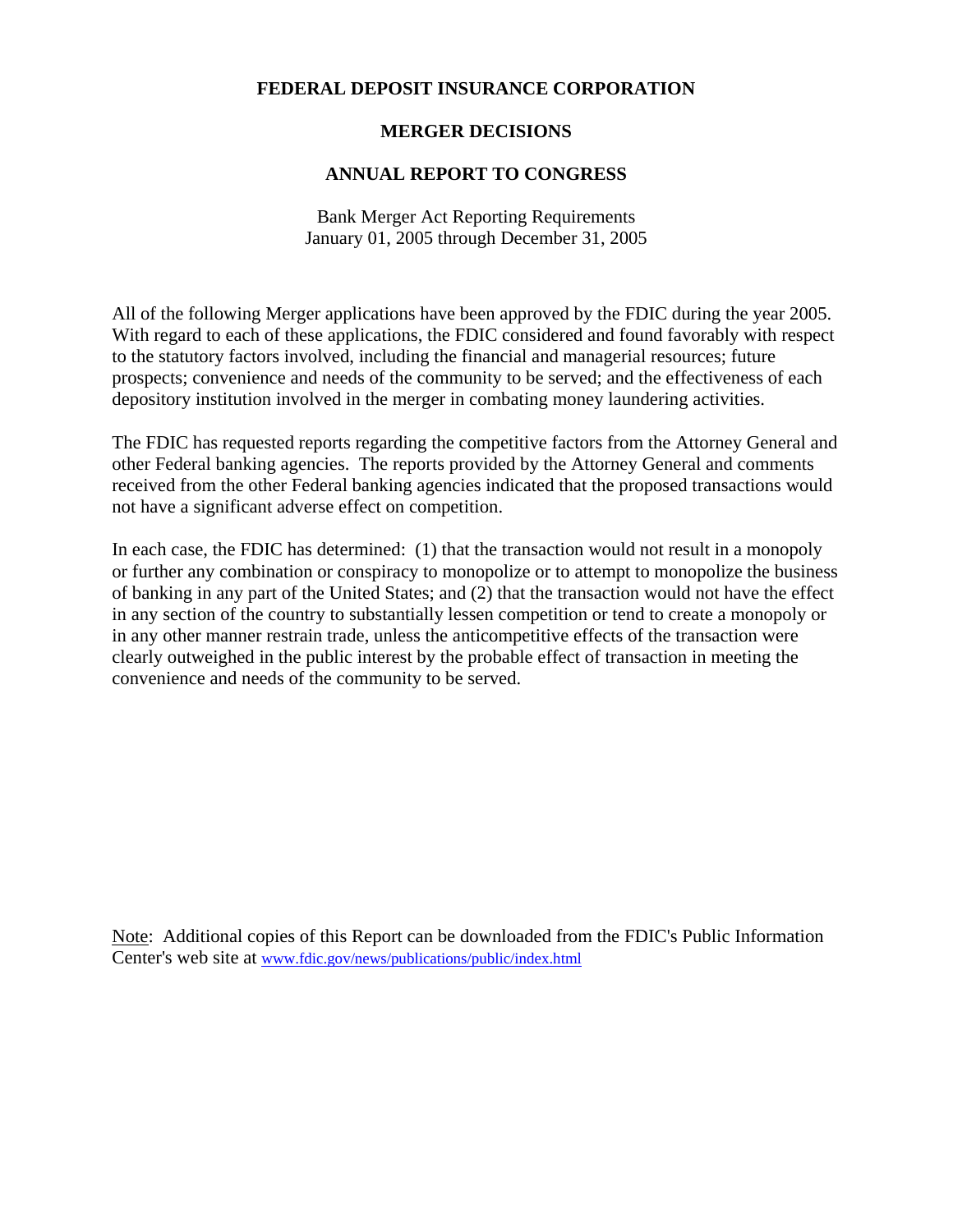# **Regular Mergers**

## **Applicant Institution Other/Target Institution**

| <b>Institution Name</b><br>City, State                 | (000's)    |      | <b>Total Assets Cert # Institution Name</b><br>City, State             | <b>Assets</b><br><b>Acquired</b> Acquired<br>(000's) | Offices Cert#  |                  | Action<br><b>Approved Reply Date</b> | <b>DOJ</b>            | <b>Application</b><br><b>Number</b> |
|--------------------------------------------------------|------------|------|------------------------------------------------------------------------|------------------------------------------------------|----------------|------------------|--------------------------------------|-----------------------|-------------------------------------|
| West Alabama Bank & Trust<br>REFORM, AL                | 356,386    |      | 16175 Merchants & Farmers Bank<br>MILLPORT, AL                         | 71.344                                               |                | 3 16743          | 12/09/2005                           | 11/18/2005            | 20052539                            |
| Citizens Bank & Savings Company<br>RUSSELLVILLE, AL    | 553,762    |      | 15310 Colonial Bank, National Association<br>MONTGOMERY, AL            | 53,431                                               | $\overline{4}$ | 9609             | 06/08/2005                           | 05/03/2005            | 20050417                            |
| 1st Bank Yuma<br>YUMA, AZ                              | 69,962     |      | 57298 Compass Bank<br><b>BIRMINGHAM, AL</b>                            | 17,340                                               |                | 2 19048          | 10/17/2005                           | 08/30/2005            | 20052197                            |
| Premier Valley Bank<br>FRESNO, CA                      | 192,791    |      | 57098 Yosemite Bank<br>MARIPOSA, CA                                    | 160,850                                              |                | 4 22486          | 03/14/2005                           | 03/03/2005            | 20050293                            |
| Fullerton Community Bank, FSB<br>FULLERTON, CA         | 495,889    |      | 28449 Wescom Credit Union<br>PASADENA, CA                              | 19,100                                               |                | $\mathbf{0}$     | 03/21/2005                           | 03/08/2005            | 20050049                            |
| Guaranty Bank of California<br>LOS ANGELES, CA         | 151,642    |      | 22366 Sincere Federal Savings Bank<br>SAN FRANCISCO, CA                | 53,948                                               |                | 2 31992          | 04/08/2005                           | 03/31/2005            | 20050527                            |
| <b>Citizens Business Bank</b><br>ONTARIO, CA           | 4,345,507  |      | 21716 Granite State Bank<br>MONROVIA, CA                               | 112,771                                              |                | 2 25144          | 01/10/2005                           | 12/22/2004            | 20043270                            |
| Bank of the West<br><b>SAN FRANCISCO, CA</b>           | 40,955,966 | 3514 | Commercial Federal Bank<br>OMAHA, NE                                   | 10,384,663                                           | 199            | 30341            | 10/06/2005                           | 08/23/2005            | 20051945                            |
|                                                        |            |      | Commercial Federal Corporation<br>OMAHA, NE                            | 908,000                                              |                | $\boldsymbol{0}$ |                                      |                       |                                     |
| <b>United Commercial Bank</b><br>SAN FRANCISCO, CA     | 6,484,619  |      | 32469 Pacifica Bank<br><b>BELLEVUE, WA</b>                             | 164,279                                              |                | 2 34829          | 08/12/2005                           | 07/27/2005            | 20051824                            |
| <b>United Commercial Bank</b><br>SAN FRANCISCO, CA     | 7,032,656  |      | 32469 Asian American Bank & Trust Company 127,121<br><b>BOSTON, MA</b> |                                                      |                | 3 33825          | 10/14/2005                           | 09/20/2005            | 20052447                            |
| United Commercial Bank<br>SAN FRANCISCO, CA            | 7,338,262  |      | 32469 Great Eastern Bank<br>NEW YORK, NY                               | 320,510                                              |                | 5 26673          | 12/20/2005                           | 12/02/2005            | 20053141                            |
| Savings Bank of Mendocino County<br>UKIAH, CA          | 682,749    |      | 8011 Westamerica Bank<br>SAN RAFAEL, CA                                | 40,665                                               | $\mathbf{1}$   | 3430             | 04/14/2005                           | 04/12/2005            | 20050655                            |
| Alpine Bank<br>GLENWOOD SPRINGS, CO                    | 1,581,294  |      | 23091 First National Bank<br>TELLURIDE, CO                             | 149.335                                              |                | 4 33699          | 11/22/2005                           | 11/18/2005            | 20052966                            |
| Colorado East Bank & Trust<br>LAMAR, CO                | 288,504    |      | 3027 Peoples National Bank Colorado<br>COLORADO SPRINGS, CO            | 27,890                                               |                | 2 16409          | 09/07/2005                           | 08/23/2005            | 20052078                            |
| NewAlliance Bank<br>NEW HAVEN, CT                      | 6,237,945  |      | 18261 Trust Company of Connecticut<br>HARTFORD, CT                     | 5,866                                                |                | $\boldsymbol{0}$ | 05/25/2005                           | 05/16/2005            | 20050998                            |
| NewAlliance Bank<br>NEW HAVEN, CT                      | 6,465,577  |      | 18261 Cornerstone Bank<br>STAMFORD, CT                                 | 230,230                                              |                | 7 26006          | 09/21/2005                           | 07/15/2005            | 20051719                            |
| <b>WashingtonFirst Bank</b><br>WASHINGTON, DC          | 55,459     |      | 57696 Greater Atlantic Bank<br><b>RESTON, VA</b>                       | 8,223                                                |                | 1 32583          | 02/23/2005                           | 01/31/2005            | 20050037                            |
| Commercebank, National Association<br>CORAL GABLES, FL | 4,109,795  |      | 22953 Banco de Sabadell S.A.<br>MIAMI, FL                              | 27,388                                               |                | $\boldsymbol{0}$ | 12/15/2005                           | 10/25/2005            | 20052617                            |
| Synovus Bank of Tampa Bay<br>SAINT PETERSBURG, FL      | 367,065    |      | 34172 CapitalSouth Bank<br>BIRMINGHAM, AL                              | 57,704                                               |                | 1 22130          |                                      | 06/24/2005 06/06/2005 | 20060865                            |

#### **Regular Mergers (Page 1 of 6, of 115 records)**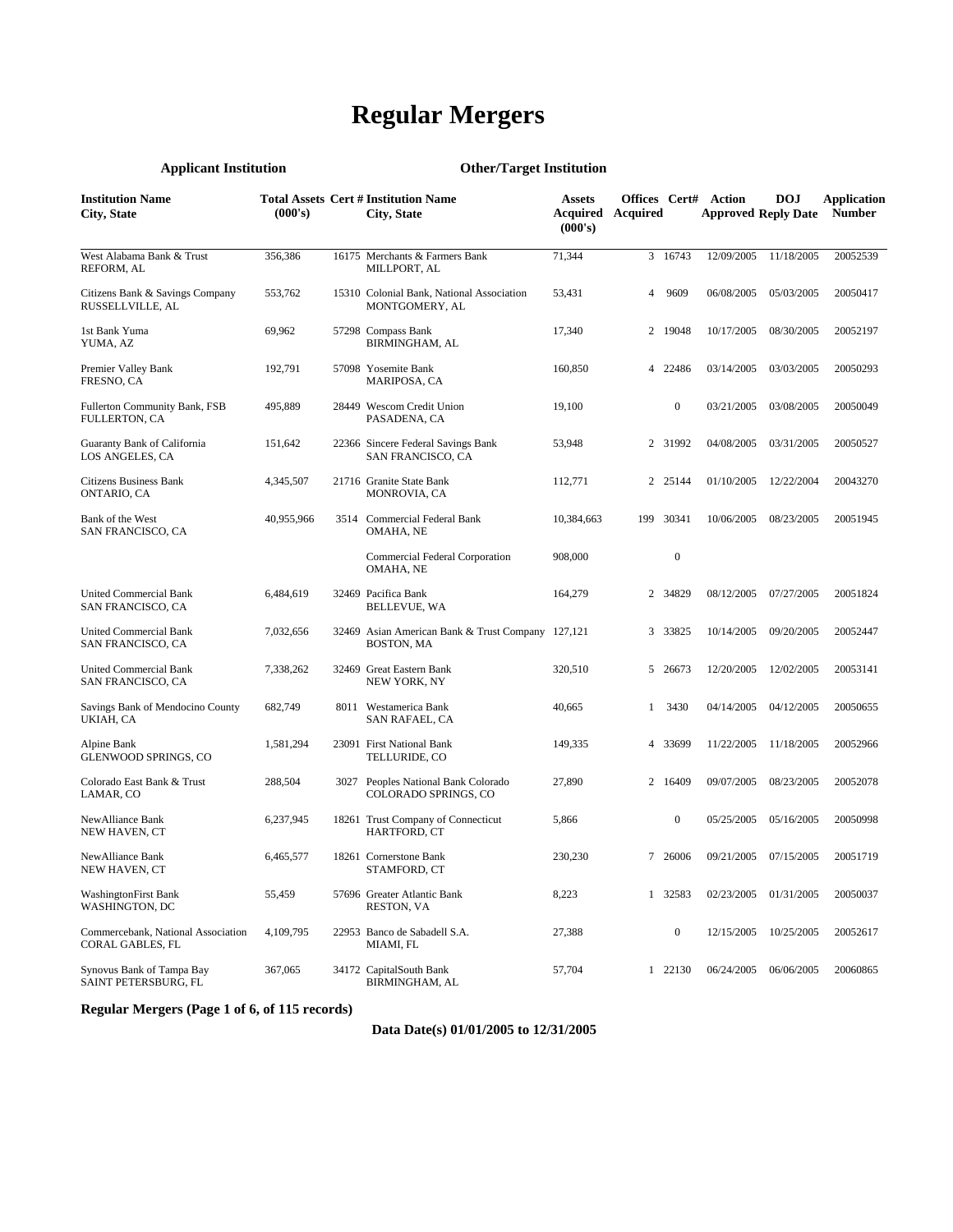| <b>Institution Name</b><br>City, State                 | (000's)   |     | <b>Total Assets Cert # Institution Name</b><br>City, State                  | <b>Assets</b><br>Acquired Acquired<br>(000's) |              |                  | <b>Offices Cert# Action</b> | <b>DOJ</b><br><b>Approved Reply Date</b> | Application<br><b>Number</b> |
|--------------------------------------------------------|-----------|-----|-----------------------------------------------------------------------------|-----------------------------------------------|--------------|------------------|-----------------------------|------------------------------------------|------------------------------|
| Synovus Bank of Tampa Bay<br>SAINT PETERSBURG, FL      | 367,065   |     | 34172 First Tennessee Bank, National<br>Association<br>MEMPHIS, TN          | 194,244                                       | $\mathbf{1}$ | 4977             | 06/24/2005                  | 06/06/2005                               | 20060867                     |
| Wauchula State Bank<br>WAUCHULA, FL                    | 475,514   |     | 8021 CITRUS BANK, NATIONAL<br><b>ASSOCIATION</b><br>VERO BEACH, FL          | 8,420                                         |              | 1 32918          | 09/13/2005                  | 08/30/2005                               | 20052062                     |
| United Security Bank<br>SPARTA, GA                     | 64,326    |     | 22286 NetBank<br>ALPHARETTA, GA                                             | 909                                           |              | 32575            | 01/27/2005                  | 01/14/2005                               | 20043372                     |
| Midwest Heritage Bank, FSB<br>CHARITON, IA             | 115,237   |     | 4432 Community America Credit Union<br>KANSAS CITY, MO                      | 3,443                                         | 3            | $\boldsymbol{0}$ | 12/08/2005                  | 12/02/2005                               | 20053104                     |
| Great Western Bank<br>CLIVE, IA                        | 599,192   |     | 35516 UMB Bank, National Association<br>KANSAS CITY, MO                     | 6,527                                         |              | 8273             | 06/07/2005                  | 06/06/2005                               | 20051143                     |
| Cresco Union Savings Bank<br>CRESCO, IA                | 223,203   |     | 18443 Peoples Savings Bank<br>CHARLES CITY, IA                              | 31,358                                        | 1            | 5818             | 09/02/2005                  | 08/23/2005                               | 20051985                     |
| Farmers State Bank<br>NORTHWOOD, IA                    | 78,702    |     | 5797 Valley Bank<br>MOLINE, IL                                              | 8,417                                         |              | 1 10450          | 10/27/2005                  | 10/07/2005                               | 20052656                     |
| Mountain West Bank<br>COEUR D ALENE, ID                | 629,205   |     | 33844 Zions First National Bank<br>SALT LAKE CITY, UT                       | 7,987                                         | $\mathbf{1}$ | 2270             | 04/25/2005                  | 04/12/2005                               | 20050669                     |
| Morton Community Bank<br>MORTON, IL                    | 1,138,774 |     | 18429 Pekin Savings Bank<br>PEKIN, IL                                       | 119,674                                       |              | 2 30775          | 11/08/2005                  | 11/04/2005                               | 20052757                     |
| First Bank & Trust, S.B.<br>PARIS, IL                  | 228,593   |     | 29786 Rantoul First Bank, s.b.<br>RANTOUL, IL                               | 30,752                                        |              | 1 30590          | 08/23/2005                  | 07/15/2005                               | 20051758                     |
| Wemple State Bank<br>WAVERLY, IL                       | 42,276    |     | 12393 UMB Bank, National Association<br>KANSAS CITY, MO                     | 6,117                                         | $\mathbf{1}$ | 8273             | 09/14/2005                  | 08/30/2005                               | 20052199                     |
| Peoples State Bank of Francesville<br>FRANCESVILLE, IN | 142,326   | 197 | State Bank of Oxford<br>OXFORD, IN                                          | 71,047                                        |              | 3 14680          | 09/22/2005                  | 09/09/2005                               | 20052222                     |
| MainSource Bank<br>GREENSBURG, IN                      | 1,185,982 |     | 5766 The Madison Bank and Trust Company<br>MADISON, IN                      | 213,157                                       | 2            | 4399             | 07/05/2005                  | 06/05/2005                               | 20051066                     |
| Farmers State Bank<br>LAGRANGE, IN                     | 337,157   |     | 14578 The First National Bank of Fremont<br>FREMONT, IN                     | 97,666                                        | 6            | 4342             | 10/14/2005                  | 09/20/2005                               | 20052315                     |
| The New Washington State Bank<br>NEW WASHINGTON, IN    | 201,717   |     | 13305 Springs Valley Bank & Trust Company<br>FRENCH LICK, IN                | 5,576                                         | 1            | 4419             | 04/28/2005                  | 04/22/2005                               | 20050822                     |
| First State Bank, Southwest Indiana<br>TELL CITY, IN   | 83,064    |     | 33949 Peoples Community Bank<br>TELL CITY, IN                               | 35,214                                        |              | 2 28200          | 08/31/2005                  | 08/23/2005                               | 20051963                     |
| <b>Hillcrest Bank</b><br>OVERLAND PARK, KS             | 1,195,073 |     | 22173 First State Bank of Hill County<br>MOUNT CALM, TX                     | 2,000                                         | $\mathbf{1}$ | 3353             | 10/27/2005                  | 10/07/2005                               | 20052569                     |
| Centera Bank<br>SUBLETTE, KS                           | 143,605   |     | 16436 The Peoples State Bank, of Minneola,<br>Kansas<br><b>MINNEOLA, KS</b> | 12,113                                        |              | 1 10923          | 10/28/2005                  | 10/25/2005                               | 20052669                     |
| VisionBank<br>TOPEKA, KS                               | 5,800     |     | 58000 Western National Bank<br>LENEXA, KS                                   | 15,490                                        |              | 2 34080          | 03/24/2005                  | 01/10/2005                               | 20043395                     |
| Independence Bank of Kentucky<br>OWENSBORO, KY         | 485,242   |     | 8136 South Central Bank of Daviess County,<br>Inc.<br>OWENSBORO, KY         | 175                                           |              | 1 33963          | 04/25/2005                  | 04/12/2005                               | 20050677                     |

**Regular Mergers (Page 2 of 6, of 115 records)**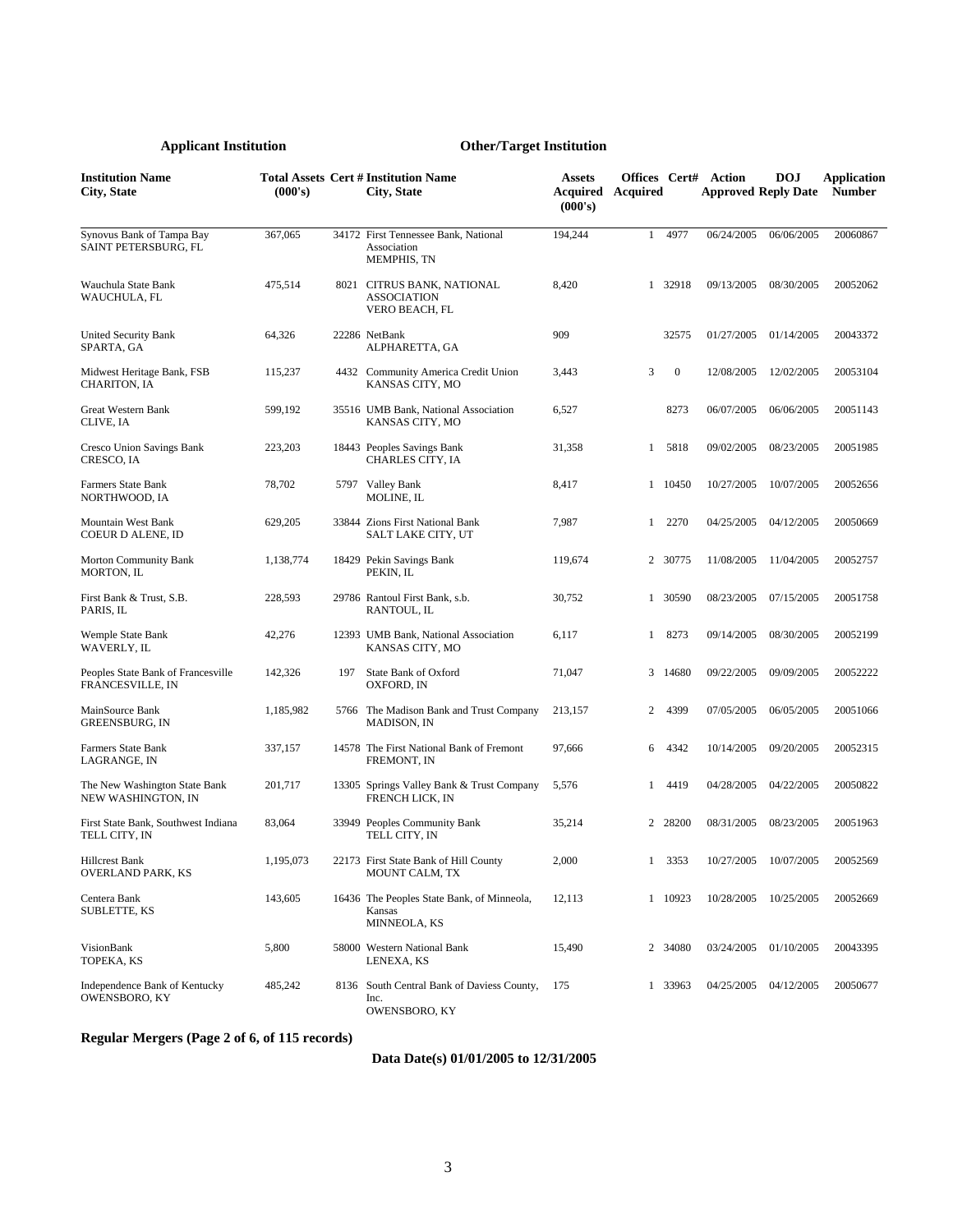| <b>Institution Name</b><br>City, State                               | (000's)    |      | <b>Total Assets Cert # Institution Name</b><br>City, State                | <b>Assets</b><br>Acquired<br>(000's) | <b>Acquired</b> |          | <b>Offices Cert# Action</b><br><b>Approved Reply Date</b> | <b>DOJ</b> | Application<br><b>Number</b> |
|----------------------------------------------------------------------|------------|------|---------------------------------------------------------------------------|--------------------------------------|-----------------|----------|-----------------------------------------------------------|------------|------------------------------|
| <b>Community Trust Bank</b><br><b>CHOUDRANT, LA</b>                  | 453,374    |      | 12614 First United Bank<br><b>FARMERVILLE, LA</b>                         | 105,424                              |                 | 3 12606  | 11/30/2005                                                | 11/08/2005 | 20052869                     |
| The Peoples State Bank<br>MANY, LA                                   | 298,858    |      | 8801 First State Bank<br><b>ITALY, TX</b>                                 | 1                                    | $\mathbf{1}$    | 3272     | 11/03/2005                                                | 10/07/2005 | 20052488                     |
| Berkshire Bank<br>PITTSFIELD, MA                                     | 1,309,371  |      | 23621 Woronoco Savings Bank<br><b>WESTFIELD, MA</b>                       | 918,890                              |                 | 10 90301 | 04/22/2005                                                | 04/12/2005 | 20050632                     |
| Mercantile-Safe Deposit and Trust<br>Company<br><b>BALTIMORE, MD</b> | 4,663,100  |      | 20347 Community Bank of Northern Virginia<br>STERLING, VA                 | 879,900                              |                 | 14 33583 | 04/28/2005                                                | 03/31/2005 | 20050558                     |
| Fifth Third Bank<br><b>GRAND RAPIDS, MI</b>                          | 38,983,151 | 993  | First National Wealth Management<br>Company<br>NAPLES, FL                 | 3,544                                |                 | 57790    | 02/16/2005                                                | 12/17/2004 | 20043261                     |
| <b>Community Central Bank</b><br>MOUNT CLEMENS, MI                   | 390,468    |      | 34234 River Place Financial Corp.<br>DETROIT, MI                          | 4,214                                |                 | 91316    | 06/08/2005                                                | 05/16/2005 | 20051080                     |
| Security State Bank of Lewiston<br>LEWISTON, MN                      | 84,807     |      | 10201 Rushford State Bank (Incorporated)<br>RUSHFORD, MN                  | 1,785                                |                 | 1 11411  | 02/17/2005                                                | 01/31/2005 | 20043480                     |
| <b>Farmers State Bank</b><br>CAMERON, MO                             | 162,055    |      | 13897 UMB Bank, National Association<br>KANSAS CITY, MO                   | 16,583                               | $\overline{2}$  | 8273     | 08/01/2005                                                | 07/27/2005 | 20051745                     |
| First Missouri State Bank of Cape County 6,000<br>CAPE GIRARDEAU, MO |            |      | 58230 First Missouri State Bank<br>POPLAR BLUFF, MO                       | 64,245                               | 3               | 8282     | 12/20/2005                                                | 10/07/2005 | 20052318                     |
| Sun Security Bank<br>ELLINGTON, MO                                   | 291,378    |      | 20115 SolutionsBank<br>OVERLAND PARK, KS                                  | 106,851                              | 8               | 4731     | 12/13/2005                                                | 11/04/2005 | 20052816                     |
| Premier Bank<br>JEFFERSON CITY, MO                                   | 690,625    |      | 34016 The Oaks Bank & Trust Company<br>DALLAS, TX                         | 375                                  |                 | 1 26264  | 12/02/2005                                                | 11/04/2005 | 20052837                     |
| The Bank of Fairport<br>MAYSVILLE, MO                                | 19,732     | 9377 | <b>UMB Bank, National Association</b><br>KANSAS CITY, MO                  | 3,038                                | $\mathbf{1}$    | 8273     | 07/20/2005                                                | 07/15/2005 | 20051517                     |
| Great Southern Bank<br>REEDS SPRING, MO                              | 1,907,199  |      | 29546 Peoples Bank of the Ozarks<br>NIXA, MO                              | 35,020                               | 3               | 1650     | 06/27/2005                                                | 06/06/2005 | 20051300                     |
| Mid-Missouri Bank<br>SPRINGFIELD, MO                                 | 397,904    |      | 15584 First Tennessee Bank, National<br>Association<br><b>MEMPHIS, TN</b> | 53,598                               | $\mathbf{1}$    | 4977     | 11/03/2005                                                | 10/25/2005 | 20052726                     |
| <b>Bank of Weston</b><br>WESTON, MO                                  | 81,424     |      | 1418 UMB Bank, National Association<br>KANSAS CITY, MO                    | 3,500                                | $\mathbf{1}$    | 8273     | 07/15/2005                                                | 07/15/2005 | 20051654                     |
| State Bank & Trust Company<br><b>GREENWOOD, MS</b>                   | 601,986    |      | 8878 First Bank<br><b>BATON ROUGE, LA</b>                                 | 103,960                              |                 | 4 22228  | 02/01/2005                                                | 01/31/2005 | 20043436                     |
| <b>BancorpSouth Bank</b><br>TUPELO, MS                               | 10,825,364 |      | 11813 American State Bank<br>JONESBORO, AR                                | 341,931                              | 11              | 5617     | 11/01/2005                                                | 10/07/2005 | 20052601                     |
| Stockman Bank of Montana<br>MILES CITY, MT                           | 1,042,257  |      | 16191 First State Bank<br>THOMPSON FALLS, MT                              | 8,045                                |                 | 1 11016  | 09/30/2005                                                | 09/20/2005 | 20052302                     |
| Laconia Savings Bank<br>LACONIA, NH                                  | 754,779    |      | 18012 Village Bank & Trust Company<br><b>GILFORD, NH</b>                  | 81,183                               |                 | 1 23675  | 06/03/2005                                                | 05/24/2005 | 20051043                     |
| <b>Unity Bank</b><br>CLINTON, NJ                                     | 576,414    |      | 33503 interState Net Bank<br>CHERRY HILL, NJ                              | 21,709                               |                 | 1 57107  | 10/07/2005                                                | 09/20/2005 | 20052370                     |

**Regular Mergers (Page 3 of 6, of 115 records)**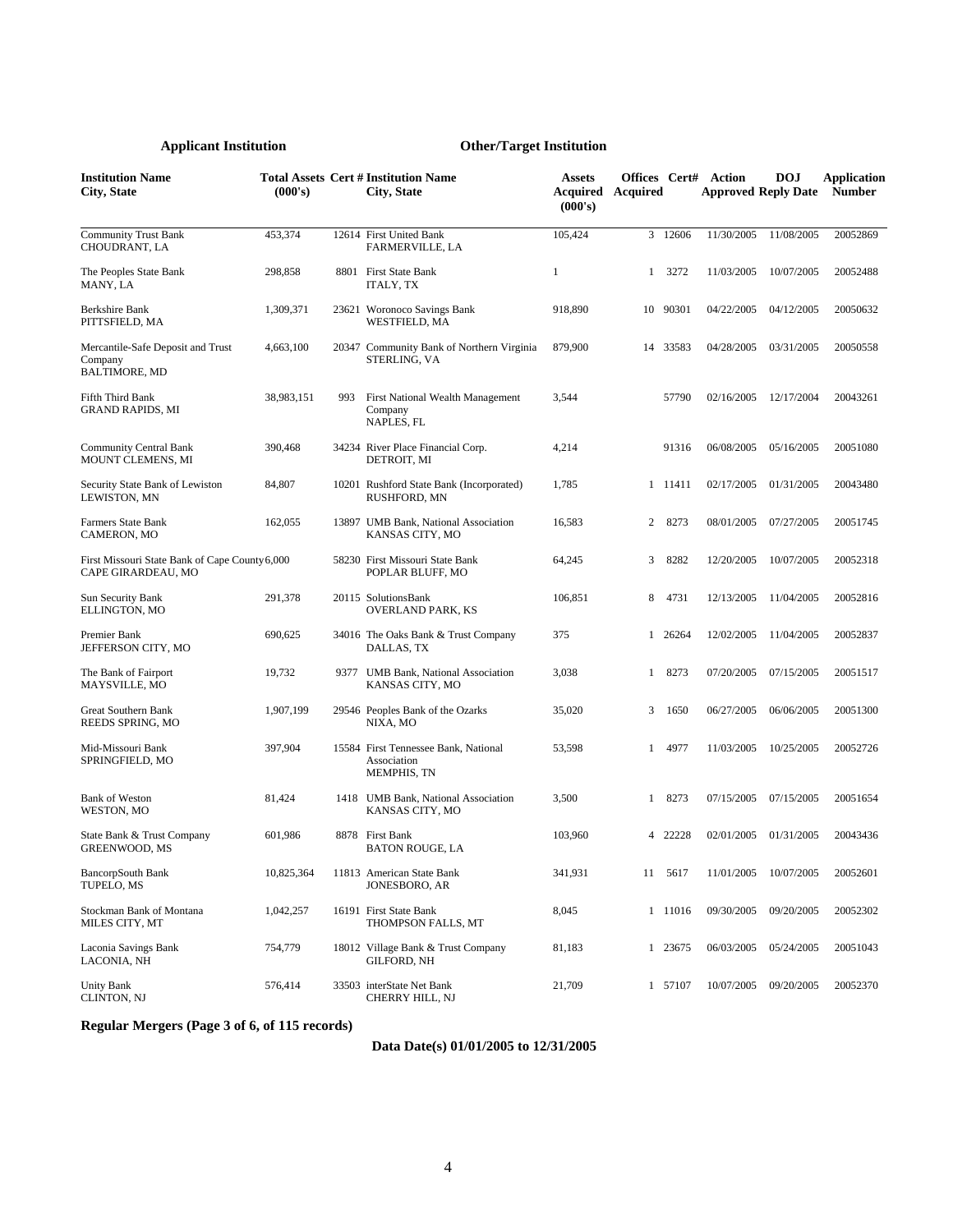| <b>Institution Name</b><br>City, State                                       | (000's)          |      | <b>Total Assets Cert # Institution Name</b><br>City, State                           | <b>Assets</b><br>Acquired<br>(000's) | Offices Cert#<br>Acquired |                  | Action<br><b>Approved Reply Date</b> | <b>DOJ</b> | <b>Application</b><br><b>Number</b> |
|------------------------------------------------------------------------------|------------------|------|--------------------------------------------------------------------------------------|--------------------------------------|---------------------------|------------------|--------------------------------------|------------|-------------------------------------|
| First Republic Bank<br>LAS VEGAS, NV                                         | 8,458,564        |      | 26665 First Signature Bank and Trust Company 516,876<br>PORTSMOUTH, NH               |                                      | $\overline{2}$            | 26479            | 12/08/2005                           | 10/25/2005 | 20052606                            |
| Bank of Tokyo-Mitsubishi Trust<br>Company<br>NEW YORK, NY                    | 4,531,914        |      | 19553 UFJ Bank Limited, New York Branch<br>NEW YORK, NY                              | 150,000                              |                           | $\boldsymbol{0}$ | 08/26/2005                           | 08/12/2005 | 20051966                            |
| Woori America Bank<br>NEW YORK, NY                                           | 781,919          |      | 24920 South Coast Commercial Bank<br><b>IRVINE, CA</b>                               | 2,000                                |                           | 1 26015          | 11/02/2005                           | 09/19/2005 | 20052594                            |
| Falls Interim Savings Bank<br><b>BOWLING GREEN, OH</b>                       | $\boldsymbol{0}$ |      | Falls Bank<br>STOW, OH                                                               | 81,780                               |                           | 2 34920          | 11/10/2005                           | 09/20/2005 | 20052714                            |
| Oak Hill Banks<br>JACKSON, OH                                                | 1,008,346        | 6683 | Lawrence Federal Savings Bank<br>IRONTON, OH                                         | 120,236                              |                           | 5 27933          | 02/11/2005                           | 01/14/2005 | 20043391                            |
| Geauga Savings Bank<br>NEWBURY, OH                                           | 410,352          |      | 32287 Pan American Bank, FSB<br>BURLINGAME, CA                                       | 71,800                               |                           | 33895            | 01/19/2005                           | 01/10/2005 | 20043288                            |
| First United Bank and Trust Company<br>DURANT, OK                            | 1,103,924        | 4239 | Farmers & Merchants State Bank of Krum 155,255<br>KRUM, TX                           |                                      |                           | 4 16674          | 03/09/2005                           | 03/09/2005 | 20050525                            |
| First United Bank and Trust Company<br>DURANT, OK                            | 1,294,714        | 4239 | Southwestern Bank<br>OKLAHOMA CITY, OK                                               | 117,622                              |                           | 2 19181          | 11/10/2005                           | 11/04/2005 | 20052668                            |
| Rose Rock Bank<br>OKLAHOMA CITY, OK                                          | 63,600           |      | 58058 Gold Bank<br>LEAWOOD, KS                                                       | 373,068                              |                           | 7 13155          | 05/11/2005                           | 04/12/2005 | 20050712                            |
| Pacific Continental Bank<br>EUGENE, OR                                       | 553,938          |      | 20774 Northwest Business Bank<br>SEATTLE, WA                                         | 143,479                              |                           | 2 34893          | 11/01/2005                           | 10/25/2005 | 20052788                            |
| The Commerce Bank of Oregon<br>PORTLAND, OR                                  | 20,000           |      | 58223 First Consumers National Bank<br>LAKE OSWEGO, OR                               | 33,030                               |                           | 27410            | 10/04/2005                           | 08/30/2005 | 20052219                            |
| Keystone Nazareth Bank & Trust<br>Company                                    | 2,391,552        |      | 28166 First Federal Bank<br>HAZLETON, PA                                             | 830,059                              | 17                        | 29492            | 04/25/2005                           | 03/03/2005 | 20050444                            |
| BETHLEHEM, PA                                                                |                  |      | Northeast Pennsylvania Trust Company<br><b>HAZLETON, PA</b>                          | 1,100                                |                           | $\boldsymbol{0}$ |                                      |            |                                     |
| Clearfield Bank & Trust Company<br>CLEARFIELD, PA                            | 298,200          |      | 11116 First Commonwealth Bank<br><b>INDIANA, PA</b>                                  | 15,600                               | 1                         | 7468             | 05/05/2005                           | 04/22/2005 | 20050768                            |
| Clearfield Bank & Trust Company<br>CLEARFIELD, PA                            | 306,428          |      | 11116 First Commonwealth Bank<br>INDIANA, PA                                         | 107,674                              | 6                         | 7468             | 10/11/2005                           | 09/20/2005 | 20052453                            |
| The Legacy Bank<br>HARRISBURG, PA                                            | 319,571          |      | 35204 The Harleysville National Bank and Trust 14,981<br>Company<br>HARLEYSVILLE, PA |                                      |                           | 7516             | 02/07/2005                           | 01/31/2005 | 20043515                            |
| Fulton Bank<br>LANCASTER, PA                                                 | 4,562,327        |      | 7551 Susquehanna Bank PA<br>LITITZ, PA                                               | 14,753                               |                           | 7579             | 11/09/2005                           | 11/04/2005 | 20052675                            |
| <b>Community Banks</b><br>MILLERSBURG, PA                                    | 1,947,408        |      | 12984 Blue Ball National Bank<br><b>BLUE BALL, PA</b>                                | 1,144,241                            | 19                        | 7411             | 03/16/2005                           | 02/17/2005 | 20050253                            |
| Minersville Safe Deposit Bank and Trust 98,958<br>Company<br>MINERSVILLE, PA |                  |      | 15145 Mid Penn Bank<br>MILLERSBURG, PA                                               | 4,600                                |                           | 9889             | 01/07/2005                           | 01/07/2005 | 20043165                            |
| <b>Standard Bank, PaSB</b><br>MURRYSVILLE, PA                                | 265,269          |      | 27757 The Hoblitzell National Bank of Hyndman71,239<br>HYNDMAN, PA                   |                                      | 4                         | 7535             | 11/09/2005                           | 10/25/2005 | 20052723                            |

**Regular Mergers (Page 4 of 6, of 115 records)**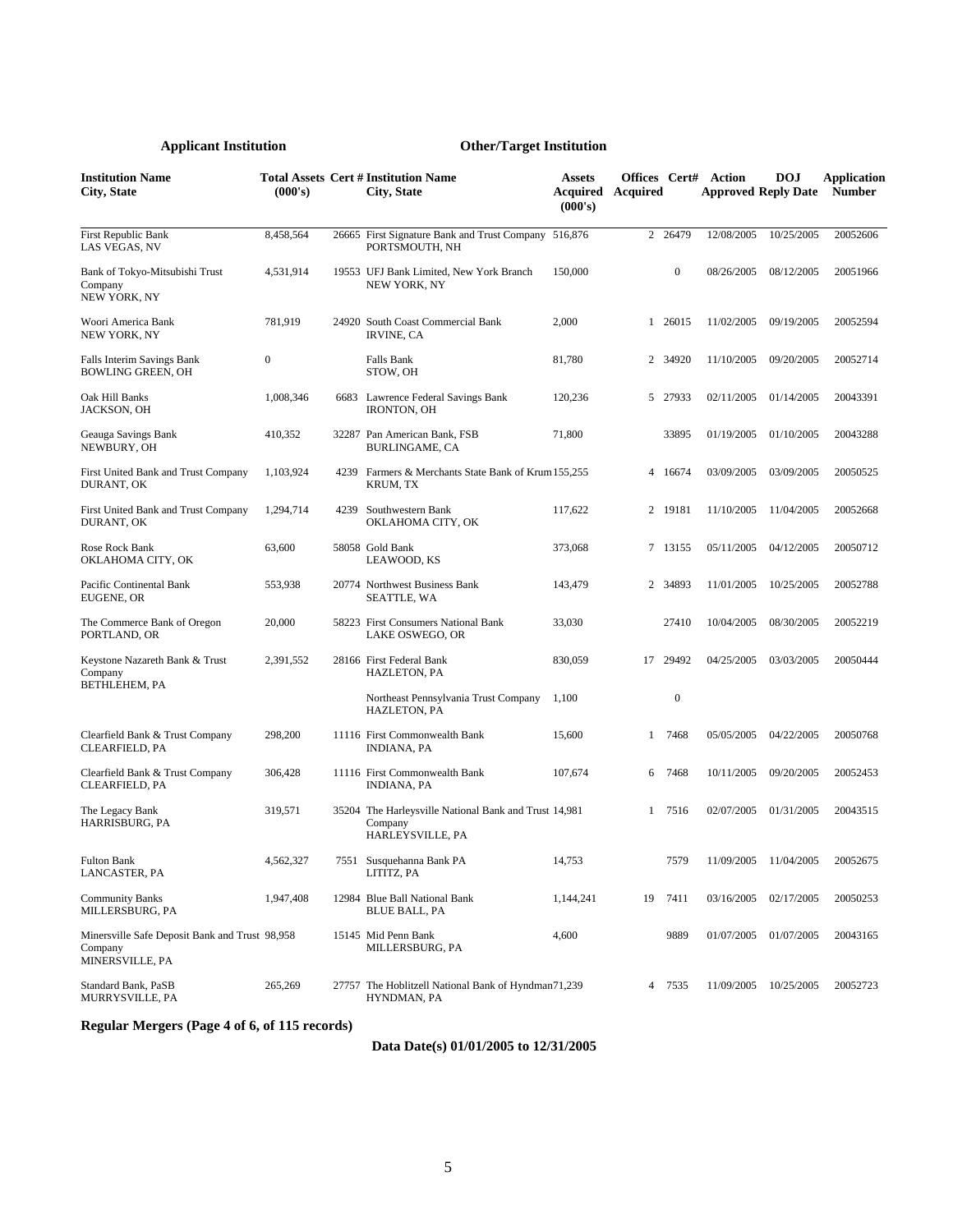| <b>Institution Name</b><br>City, State                                   | (000's)   |     | <b>Total Assets Cert # Institution Name</b><br>City, State               | <b>Assets</b><br>Acquired<br>(000's) | <b>Acquired</b> |                  | <b>Offices Cert# Action</b> | <b>DOJ</b><br><b>Approved Reply Date</b> | Application<br><b>Number</b> |
|--------------------------------------------------------------------------|-----------|-----|--------------------------------------------------------------------------|--------------------------------------|-----------------|------------------|-----------------------------|------------------------------------------|------------------------------|
| <b>Beneficial Mutual Savings Bank</b><br>PHILADELPHIA, PA                | 2,428,237 |     | 15697 Northwood Savings Bank<br>PHILADELPHIA, PA                         | 9,366                                |                 | 35034            | 10/24/2005                  | 07/27/2005                               | 20051906                     |
| <b>NOVA Savings Bank</b><br>PHILADELPHIA, PA                             | 416,645   |     | 27148 Susquehanna Patriot Bank<br><b>MARLTON, NJ</b>                     | 25,443                               | $\mathbf{1}$    | 6443             | 10/13/2005                  | 08/03/2005                               | 20052108                     |
| Northwest Savings Bank<br><b>WARREN, PA</b>                              | 5,948,816 |     | 28178 Equinox Bank, FSB<br>PEMBROKE PINES. FL                            | 90,384                               |                 | 1 34871          | 08/25/2005                  | 08/08/2005                               | 20051971                     |
| Affinity Bank of Pennsylvania<br>WYOMISSING, PA                          | 92,440    |     | 57478 Susquehanna Patriot Bank<br>MARLTON, NJ                            | 412,000                              | $\mathbf{1}$    | 6443             | 11/28/2005                  | 11/04/2005                               | 20052898                     |
| First Citizens Bank and Trust Company, 4,293,648<br>Inc.<br>COLUMBIA, SC |           |     | 15504 People's Community Bank of South<br>Carolina<br>AIKEN, SC          | 122,025                              |                 | 3 34529          | 01/14/2005                  | 01/10/2005                               | 20043213                     |
|                                                                          |           |     | People's Community Capital Corporation<br>AIKEN, SC                      |                                      |                 | $\boldsymbol{0}$ |                             |                                          |                              |
| First Citizens Bank and Trust Company, 4,293,648<br>Inc.<br>COLUMBIA, SC |           |     | 15504 Mutual Savings Bank<br>HARTSVILLE, SC                              | 15,436                               | 3               | 29999            | 01/14/2005                  | 01/10/2005                               | 20043317                     |
| First Citizens Bank and Trust Company, 4,389,965<br>Inc.                 |           |     | 15504 Summit Financial Corporation<br><b>GREENVILLE, SC</b>              |                                      |                 | 0                | 05/05/2005                  | 04/22/2005                               | 20050756                     |
| COLUMBIA, SC                                                             |           |     | <b>Summit National Bank</b><br><b>GREENVILLE, SC</b>                     | 317,843                              |                 | 4 33003          |                             |                                          |                              |
| Great Western Bank<br><b>WATERTOWN, SD</b>                               | 1,096,425 |     | 15289 Security Bank, Madison, South Dakota<br>MADISON, SD                | 142,957                              |                 | 3 16220          | 12/28/2005                  | 12/14/2005                               | 20053177                     |
| <b>First South Bank</b><br><b>BOLIVAR, TN</b>                            | 275,883   |     | 9170 First Tennessee Bank, National<br>Association<br><b>MEMPHIS, TN</b> | 72,492                               | $\overline{2}$  | 4977             | 11/09/2005                  | 10/25/2005                               | 20052718                     |
| The Bank of Bolivar<br><b>BOLIVAR, TN</b>                                | 53,431    |     | 14671 Colonial Bank, National Association<br>MONTGOMERY, AL              | 83,085                               | 3               | 9609             | 06/08/2005                  | 05/03/2005                               | 20050485                     |
| Citizens Tri-County Bank<br>DUNLAP, TN                                   | 311,872   |     | 20818 Cumberland Bank<br>FRANKLIN, TN                                    | 27,395                               |                 | 2 31916          | 06/14/2005                  | 06/06/2005                               | 20051311                     |
| Greene County Bank<br><b>GREENEVILLE, TN</b>                             | 1,372,732 | 895 | Old National Bank<br>EVANSVILLE, IN                                      | 158,206                              | 5               | 3832             | 09/16/2005                  | 09/09/2005                               | 20052194                     |
| Heritage Community Bank<br><b>GREENEVILLE, TN</b>                        | 42,348    |     | 57656 National Bank of Tennessee<br>NEWPORT, TN                          | 6,230                                |                 | 1 17847          | 05/26/2005                  | 05/16/2005                               | 20051014                     |
| <b>Bank of Tennessee</b><br>KINGSPORT, TN                                | 491,204   |     | 21573 Priority Mortgage<br>KINGSPORT, TN                                 | 239                                  |                 | 0                | 09/23/2005                  | 09/20/2005                               | 20052261                     |
| Bank of the South<br>MOUNT JULIET, TN                                    | 265,353   |     | 57152 Academy Bank<br>LEBANON, TN                                        | 42,318                               |                 | 1 35559          | 05/13/2005                  | 05/03/2005                               | 20050841                     |
| Prosperity Bank<br>EL CAMPO, TX                                          | 2,707,857 |     | 16835 FirstCapital Bank, ssb<br>CORPUS CHRISTI, TX                       | 770,974                              |                 | 28 30448         | 01/13/2005                  | 12/22/2004                               | 20043212                     |
| Prosperity Bank<br>EL CAMPO, TX                                          | 3,446,051 |     | 16835 First State Bank, Grapeland, Texas<br><b>GRAPELAND, TX</b>         | 72,976                               |                 | 2 11910          | 11/03/2005                  | 10/07/2005                               | 20052643                     |
| The Citizens National Bank of Hillsboro 77,284<br>HILLSBORO, TX          |           |     | 3255 Colonial Trust Company<br>HILLSBORO, TX                             | 10,093                               |                 | 1 90409          | 05/16/2005                  | 05/16/2005                               | 20050781                     |

**Regular Mergers (Page 5 of 6, of 115 records)**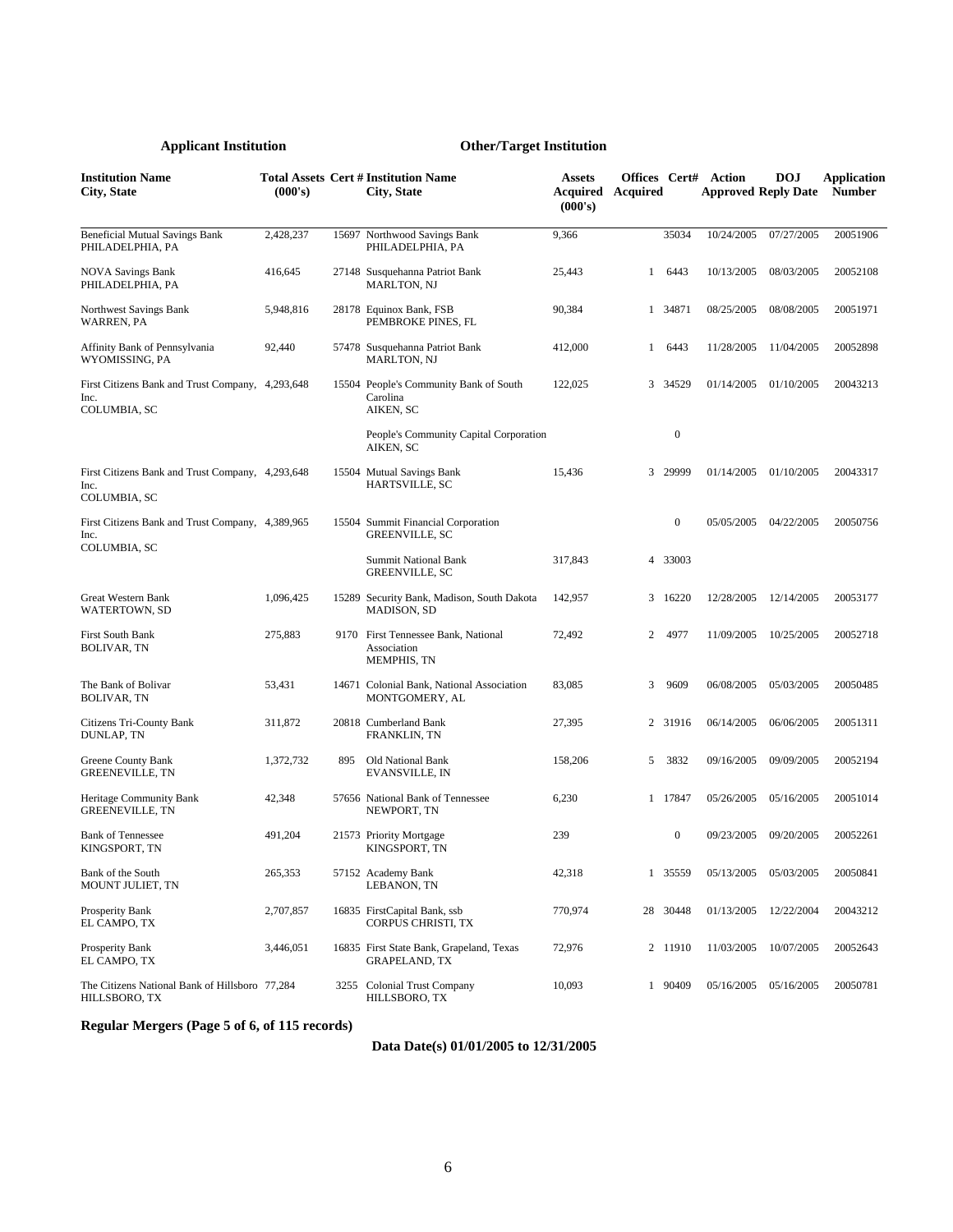| <b>Institution Name</b><br><b>City, State</b>                           | (000's)   |      | <b>Total Assets Cert # Institution Name</b><br>City, State             | Assets<br>Acquired<br>(000's) | Offices Cert#<br><b>Acquired</b> |         | Action     | <b>DOJ</b><br><b>Approved Reply Date</b> | <b>Application</b><br><b>Number</b> |
|-------------------------------------------------------------------------|-----------|------|------------------------------------------------------------------------|-------------------------------|----------------------------------|---------|------------|------------------------------------------|-------------------------------------|
| Franklin Bank, S.S.B.<br>HOUSTON, TX                                    | 3,477,922 |      | 26870 The First National Bank of Athens<br>ATHENS, TX                  | 217,720                       | $\overline{4}$                   | 3080    | 03/15/2005 | 03/03/2005                               | 20050247                            |
| Franklin Bank, S.S.B.<br>HOUSTON, TX                                    | 3,477,922 |      | 26870 Elgin Bank of Texas<br>ELGIN, TX                                 | 84,471                        | 3                                | 3185    | 04/05/2005 | 03/22/2005                               | 20050507                            |
| Franklin Bank, S.S.B.<br>HOUSTON, TX                                    | 4,296,454 |      | 26870 Washington Mutual Bank<br>STOCKTON, CA                           | 42,395                        |                                  | 5 32633 | 08/19/2005 | 08/12/2005                               | 20051890                            |
| The First State Bank<br>LOUISE, TX                                      | 135,039   |      | 17588 First Victoria National Bank<br>VICTORIA, TX                     | 6,181                         | $\mathbf{1}$                     | 5570    | 09/08/2005 | 08/30/2005                               | 20052127                            |
| <b>First State Bank Central Texas</b><br>TEMPLE, TX                     | 648,903   |      | 11151 First National Bank of Hamilton<br>HAMILTON, TX                  | 37,027                        | $\overline{2}$                   | 3242    | 09/23/2005 | 09/09/2005                               | 20052171                            |
| First State Bank of Uvalde<br><b>UVALDE, TX</b>                         | 378,306   | 9978 | <b>Union State Bank</b><br>KERRVILLE, TX                               | 3,246                         |                                  | 1 16686 | 09/02/2005 | 08/23/2005                               | 20051923                            |
| World Financial Capital Bank<br>SALT LAKE CITY, UT                      | 9,741     |      | 57570 JLB Service Bank<br>NEW CASTLE, DE                               | 170,000                       |                                  | 57306   | 09/16/2005 | 08/12/2005                               | 20051986                            |
| Merrick Bank<br><b>SOUTH JORDAN, UT</b>                                 | 486,874   |      | 34519 Chase Manhattan Bank USA, National<br>Association<br>NEWARK, DE  | 8,900                         |                                  | 1 23702 | 03/18/2005 | 03/03/2005                               | 20050341                            |
| <b>Venture Bank</b><br>LACEY, WA                                        | 577,185   |      | 22868 Redmond National Bank<br>REDMOND, WA                             | 110.695                       |                                  | 2 27372 | 08/11/2005 | 07/27/2005                               | 20051774                            |
| The Cowlitz Bank<br>LONGVIEW, WA                                        | 301,140   |      | 22643 Asia-Europe-Americas Bank<br>SEATTLE, WA                         | 89,297                        |                                  | 1 34095 | 08/12/2005 | 07/27/2005                               | 20051808                            |
| Peoples State Bank<br>AUGUSTA, WI                                       | 44,870    |      | 8714 M&I Marshall and Ilsley Bank<br>MILWAUKEE, WI                     | 15,673                        | $\mathbf{1}$                     | 1020    | 01/25/2005 | 01/14/2005                               | 20043463                            |
| The Peoples State Bank, Mazomanie,<br>Wisconsin<br><b>MAZOMANIE, WI</b> | 104,072   |      | 15046 Community Bank Spring Green and Plain 71,535<br>SPRING GREEN, WI |                               |                                  | 2 34174 | 06/29/2005 | 06/17/2005                               | 20051239                            |
| <b>River Bank</b><br>STODDARD, WI                                       | 218,244   |      | 14995 Farmers State Bank<br><b>BANGOR, WI</b>                          | 75,954                        |                                  | 3 13861 | 09/01/2005 | 08/23/2005                               | 20052040                            |
| MVB Bank, Inc.<br><b>FAIRMONT, WV</b>                                   | 118,851   |      | 34603 Susquehanna Bank<br>HAGERSTOWN, MD                               | 16,672                        | $\mathbf{1}$                     | 9694    | 09/20/2005 | 09/20/2005                               | 20052254                            |
| Union Bank, Inc.<br>MIDDLEBOURNE, WV                                    | 90,106    |      | 16620 Wesbanco Bank, Inc.<br>WHEELING, WV                              | 20,300                        | $\overline{4}$                   | 803     | 12/19/2005 | 12/14/2005                               | 20053058                            |

**Regular Mergers (Page 6 of 6, of 115 records)**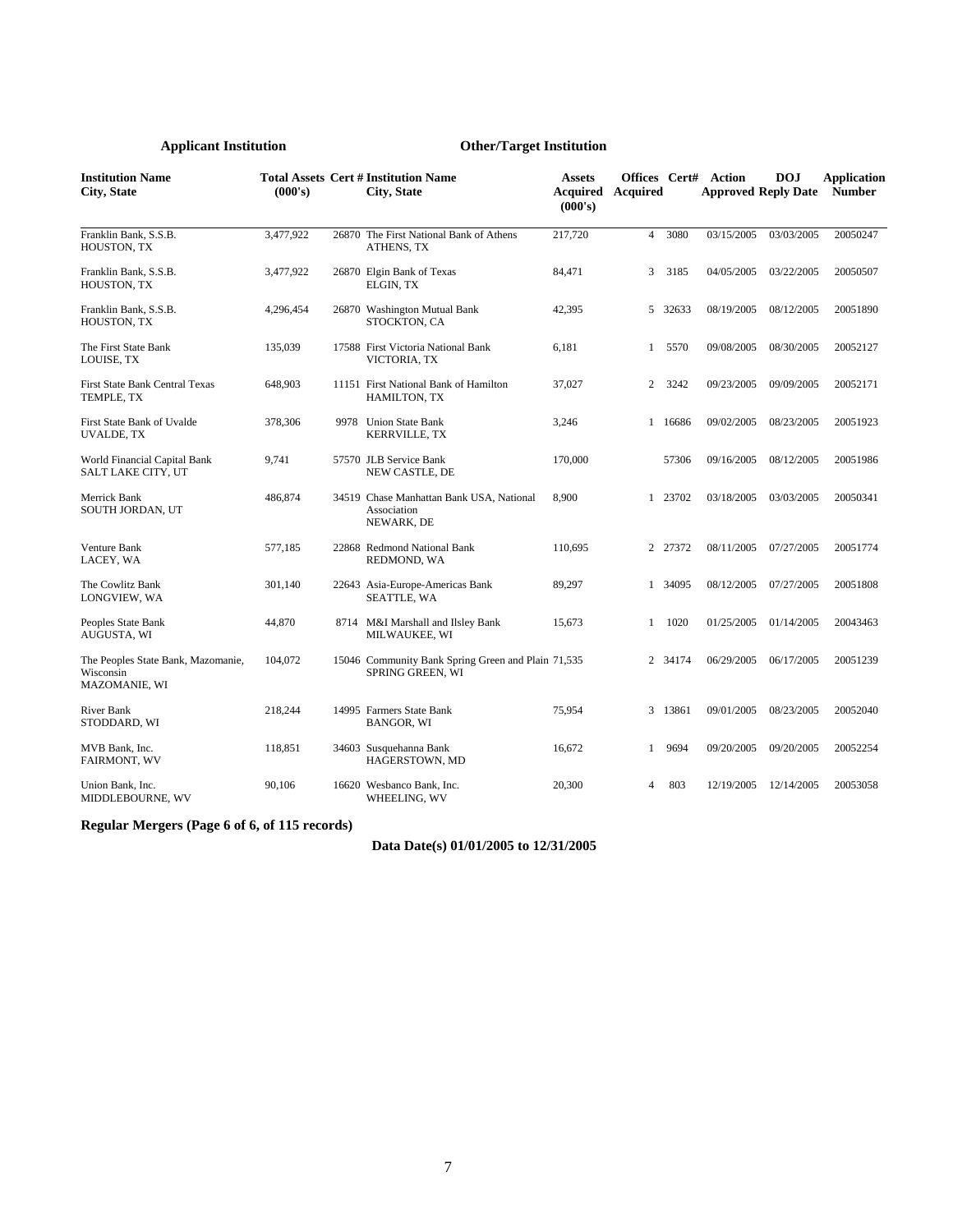## **Corporate Reorganization Mergers**

| <b>Applicant Institution</b>                                                           |            |       | <b>Other/Target Institution</b>                                           |                                               |                |                  |                                                           |            |                              |
|----------------------------------------------------------------------------------------|------------|-------|---------------------------------------------------------------------------|-----------------------------------------------|----------------|------------------|-----------------------------------------------------------|------------|------------------------------|
| <b>Institution Name</b><br>City, State                                                 | (000's)    |       | <b>Total Assets Cert # Institution Name</b><br>City, State                | <b>Assets</b><br>Acquired Acquired<br>(000's) |                |                  | <b>Offices Cert# Action</b><br><b>Approved Reply Date</b> | <b>DOJ</b> | Application<br><b>Number</b> |
| <b>First American Bank</b><br>DECATUR, AL                                              | 2,606,071  | 23577 | Byars and Company, Inc.<br><b>BIRMINGHAM, AL</b>                          | 4,223                                         |                | $\boldsymbol{0}$ | 10/13/2005                                                | 09/20/2005 | 20052427                     |
| Citizens Bank & Savings Company<br>RUSSELLVILLE, AL                                    | 553,762    |       | 15310 The Bank of Bolivar<br>BOLIVAR, TN                                  | 53,431                                        |                | 5 14671          | 06/08/2005                                                | 05/03/2005 | 20050486                     |
| <b>Calhoun County Bank</b><br><b>HAMPTON, AR</b>                                       | 38,010     | 88    | First Bank of South Arkansas<br>CAMDEN, AR                                | 102,340                                       | 4              | 89               | 01/19/2005                                                | 12/06/2004 | 20043232                     |
| First Arkansas Bank and Trust<br>JACKSONVILLE, AR                                      | 226,519    |       | 16849 First Team Bank<br>HEBER SPRINGS, AR                                | 207,434                                       | 12             | 8731             | 10/11/2005                                                | 09/09/2005 | 20052457                     |
| Liberty Bank of Arkansas<br>JONESBORO, AR                                              | 857,890    |       | 3878 TrustBanc<br><b>MOUNTAIN HOME, AR</b>                                | 115,846                                       |                | 1 34797          | 02/16/2005                                                | 01/31/2005 | 20050184                     |
| Liberty Bank of Arkansas<br>JONESBORO, AR                                              | 1,014,027  |       | 3878 Liberty Bank of Arkansas<br>SILOAM SPRINGS, AR                       | 214,839                                       |                | 9 18277          | 07/15/2005                                                | 06/28/2005 | 20051627                     |
| <b>First Security Bank</b><br>SEARCY, AR                                               | 1,198,199  |       | 5633 First Security Bank of Clarksville<br>CLARKSVILLE, AR                | 127,630                                       | $\overline{4}$ | 3855             | 10/03/2005                                                | 09/09/2005 | 20052317                     |
| First California Bank<br>CAMARILLO, CA                                                 | 302,073    |       | 22819 South Coast Commercial Bank<br><b>IRVINE, CA</b>                    | 162,571                                       |                | 3 26015          | 11/28/2005                                                | 11/07/2005 | 20052965                     |
| Center Bank<br>LOS ANGELES, CA                                                         | 1,260,335  |       | 26610 Center Savings Bank of Washington<br>LYNNWOOD, WA                   | 5,000                                         |                | 1 57992          | 02/22/2005                                                | 01/10/2005 | 20043297                     |
| Mellon 1st Business Bank, National<br>Association<br>LOS ANGELES, CA                   | 2,976,390  |       | 23406 A.P. Beaumeade, Inc.<br>WILMINGTON, DE                              |                                               |                | $\boldsymbol{0}$ | 02/28/2005                                                | 01/31/2005 | 20060745                     |
| The Bank of New York Trust Company, 468,630<br>National Association<br>LOS ANGELES, CA |            |       | 23472 Beacon Fiduciary Advisors, Inc.<br><b>BOSTON, MA</b>                | 19,990                                        |                | $\mathbf{0}$     | 09/14/2005                                                | 08/12/2005 | 20052064                     |
| Bank of the West<br><b>SAN FRANCISCO, CA</b>                                           | 38,766,882 |       | 3514 Trinity Capital Corporation<br>SAN FRANCISCO, CA                     | 210,700                                       |                | $\boldsymbol{0}$ | 05/23/2005                                                | 04/20/2005 | 20050997                     |
| <b>Bank of Colorado</b><br><b>FORT COLLINS, CO</b>                                     | 1,165,933  |       | 16980 Western Bank<br><b>GALLUP, NM</b>                                   | 107,066                                       |                | 3 21467          | 01/20/2005                                                | 01/10/2005 | 20060785                     |
| Naugatuck Savings Bank (In Formation) 0<br>NAUGATUCK, CT                               |            |       | <b>Naugatuck Savings Bank</b><br>NAUGATUCK, CT                            | 611,132                                       |                | 11 18198         | 01/05/2005                                                | 10/25/2004 | 20042795                     |
| HSBC Bank USA, National Association 126,908,000<br>WILMINGTON, DE                      |            |       | 57890 Global Fund Services (San Francisco)<br>Limited<br>SAN FERNANDO, CA | 2,000                                         | 1              | $\boldsymbol{0}$ | 02/24/2005                                                | 01/14/2005 | 20060751                     |
|                                                                                        |            |       | Bank of Bermuda (New York) Limited<br>NEW YORK, NY                        | 91,000                                        |                | $1 \quad 0$      |                                                           |            |                              |
| <b>CNL Bank, First Coast</b><br>JACKSONVILLE, FL                                       | 9,735      |       | 58045 CNLBank<br>ORLANDO, FL                                              | 35,945                                        |                | 1 34427          | 06/01/2005                                                | 05/16/2005 | 20051375                     |
| <b>HSBC Private Bank International</b><br>MIAMI, FL                                    | 2,837,886  |       | HSBC Bank USA, National Association<br>WILMINGTON, DE                     | 829,303                                       |                | 57890            | 03/08/2005                                                | 11/16/2004 | 20042524                     |
| Mercantile Bank<br>ORLANDO, FL                                                         | 4,843,261  |       | 27515 Pointe Bank<br><b>BOCA RATON, FL</b>                                | 428,410                                       |                | 12 27549         | 01/21/2005                                                | 01/10/2005 | 20043341                     |
| Peoples Bank<br>PALM HARBOR, FL                                                        | 351,546    |       | 34172 United Bank and Trust Company<br>SAINT PETERSBURG, FL               | 540,671                                       |                | 7 23052          | 04/29/2005                                                | 03/31/2005 | 20050697                     |

**Corporate Reorganization Mergers (Page 1 of 8, of 156 records)**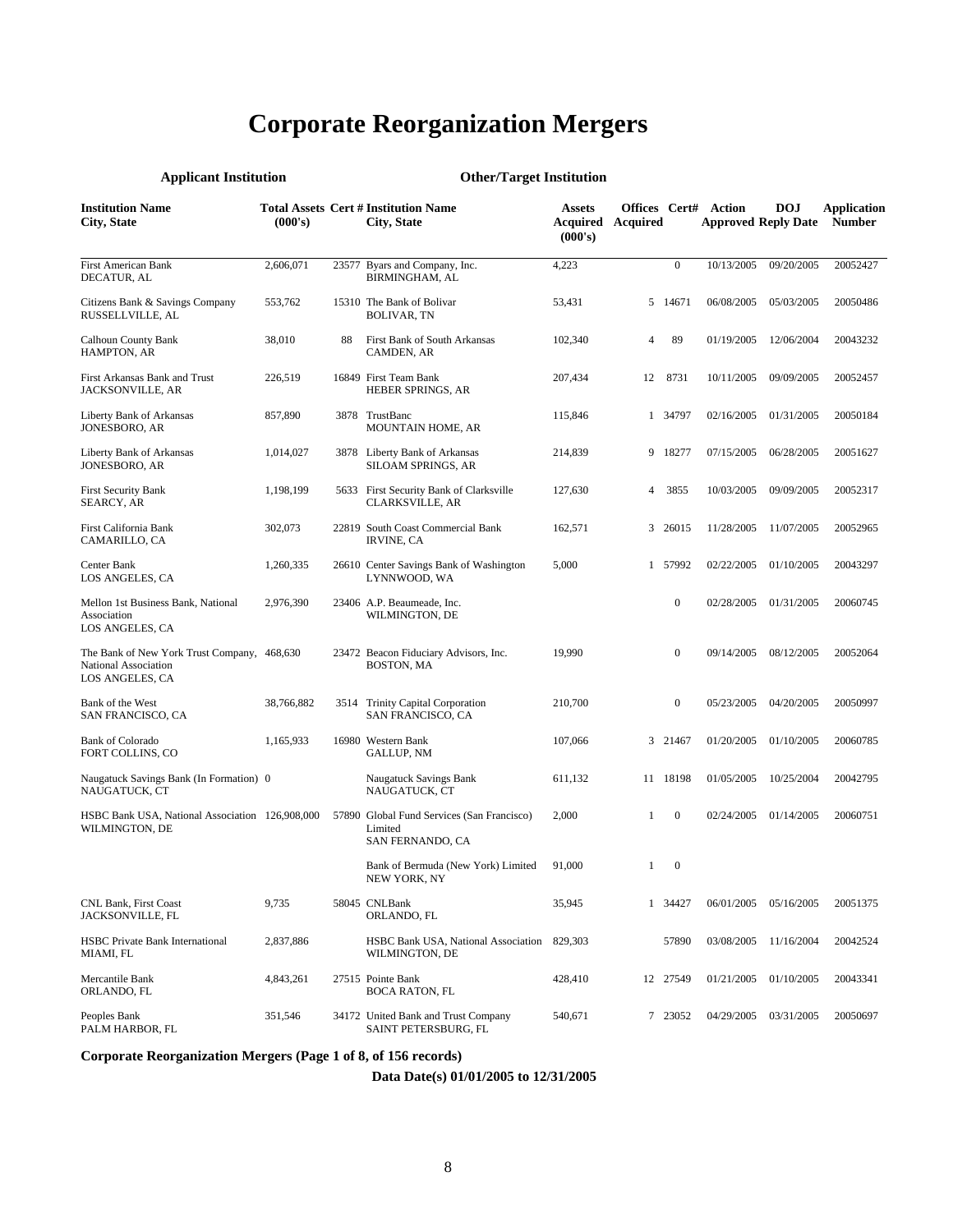| <b>Institution Name</b><br>City, State                    | (000's)    |     | <b>Total Assets Cert # Institution Name</b><br>City, State       | <b>Assets</b><br><b>Acquired</b> Acquired<br>(000's) | Offices Cert#  |                  | Action     | <b>DOJ</b><br><b>Approved Reply Date</b> | <b>Application</b><br><b>Number</b> |
|-----------------------------------------------------------|------------|-----|------------------------------------------------------------------|------------------------------------------------------|----------------|------------------|------------|------------------------------------------|-------------------------------------|
| Peoples Bank<br>PALM HARBOR, FL                           | 351,546    |     | 34172 United Bank of the Gulf Coast<br>SARASOTA, FL              | 128,880                                              |                | 2 35012          | 04/29/2005 | 03/31/2005                               | 20050697                            |
| Peoples Bank<br>PALM HARBOR, FL                           | 367,065    |     | 34172 United Bank of the Gulf Coast<br>SARASOTA, FL              | 133,137                                              |                | 2 35012          | 06/24/2005 | 06/06/2005                               | 20051244                            |
| Peoples Bank<br>PALM HARBOR, FL                           | 367,065    |     | 34172 United Bank and Trust Company<br>SAINT PETERSBURG, FL      | 526,221                                              |                | 7 23052          | 06/24/2005 | 06/06/2005                               | 20051656                            |
| <b>FLAG Bank</b><br>ATLANTA, GA                           | 910,648    | 186 | First Capital Bank<br>NORCROSS, GA                               | 670,673                                              |                | 1 32736          | 11/15/2005 | 10/25/2005                               | 20052791                            |
| The First Bank of Brunswick<br><b>BRUNSWICK, GA</b>       | 147,082    |     | 32988 First National Bank<br>SAINT MARYS, GA                     | 170,924                                              |                | 3 27544          | 11/28/2005 | 10/25/2005                               | 20052730                            |
| Habersham Bank<br>CLARKESVILLE, GA                        | 394,531    | 151 | Liberty Bank & Trust<br>TOCCOA, GA                               | 23,658                                               | 2              | 26879            | 06/30/2005 | 06/17/2005                               | 20051101                            |
| Peoples Community Bank<br>COLQUITT, GA                    | 129,082    |     | 21292 Peoples Community Bank<br>COLUMBIA, AL                     | 159,896                                              | 6              | 53               | 01/28/2005 | 12/08/2004                               | 20042409                            |
|                                                           |            |     | PCB, The Community Bank<br>MALONE, FL                            | 62,851                                               |                | 4 15923          |            |                                          |                                     |
| First Bank of the South<br>LAWRENCEVILLE, GA              | 464,150    |     | 35390 Lanier Community Bank<br><b>BUFORD, GA</b>                 | 114,497                                              |                | 1 57486          | 12/15/2005 | 12/14/2005                               | 20053068                            |
| Security Bank of Bibb County<br>MACON, GA                 | 653,171    |     | 27367 Rivoli Bank & Trust<br>MACON, GA                           | 212,367                                              |                | 3 34309          | 12/19/2005 | 12/14/2005                               | 20053250                            |
| The Citizens Bank<br>NASHVILLE, GA                        | 155,227    |     | 15934 Adel Banking Company<br>ADEL, GA                           | 80,612                                               | $\overline{2}$ | 5682             | 09/12/2005 | 08/23/2005                               | 20051981                            |
| First Hawaiian Bank<br>HONOLULU. HI                       | 10,608,792 |     | 17985 First Hawaiian Insurance, Inc.<br>HONOLULU. HI             | 2,059                                                |                | $\boldsymbol{0}$ | 03/28/2005 | 02/24/2005                               | 20050462                            |
| Farmers & Merchants Bank & Trust<br><b>BURLINGTON, IA</b> | 224,300    |     | 13737 Farmers and Merchants Bank and Trust<br>MOUNT PLEASANT, IA | 11,700                                               |                | 1 35334          | 04/25/2005 | 03/22/2005                               | 20050719                            |
| <b>Community Savings Bank</b><br>EDGEWOOD, IA             | 153,528    |     | 14633 Community Savings Bank<br>ROBINS, IA                       | 66,531                                               |                | 3 34484          | 03/14/2005 | 03/08/2005                               | 20050217                            |
| Farmers Savings Bank<br>HALBUR, IA                        | 17,939     |     | 18518 West Side State Savings Bank<br><b>WESTSIDE, IA</b>        | 28,320                                               | 3              | 238              | 01/31/2005 | 01/14/2005                               | 20043444                            |
| <b>Community State Bank</b><br><b>INDIANOLA, IA</b>       | 69,242     |     | 25267 Fort Des Moines Community Bank<br>DES MOINES, IA           | 19,567                                               |                | 1 34931          | 01/06/2005 | 12/01/2004                               | 20043152                            |
| Two Rivers Bank and Trust<br>JOHNSTON, IA                 | 20,000     |     | 58013 Burlington Bank and Trust<br><b>BURLINGTON, IA</b>         | 8,225                                                |                | 1 11760          | 03/10/2005 | 02/11/2005                               | 20050204                            |
| <b>Community Bank</b><br>MUSCATINE, IA                    | 108,950    |     | 23189 Wilton Savings Bank<br>WILTON, IA                          | 76,959                                               | 1              | 9302             | 11/16/2005 | 10/25/2005                               | 20052795                            |
| MidWestOne Bank & Trust<br>OSKALOOSA, IA                  | 289,167    |     | 14197 MidWestOne Bank<br><b>BURLINGTON, IA</b>                   | 173,822                                              | 4              | 28495            | 12/01/2005 | 10/25/2005                               | 20052820                            |
|                                                           |            |     | Central Valley Bank<br>OTTUMWA, IA                               | 122.551                                              |                | 4 33921          |            |                                          |                                     |

**Corporate Reorganization Mergers (Page 2 of 8, of 156 records)**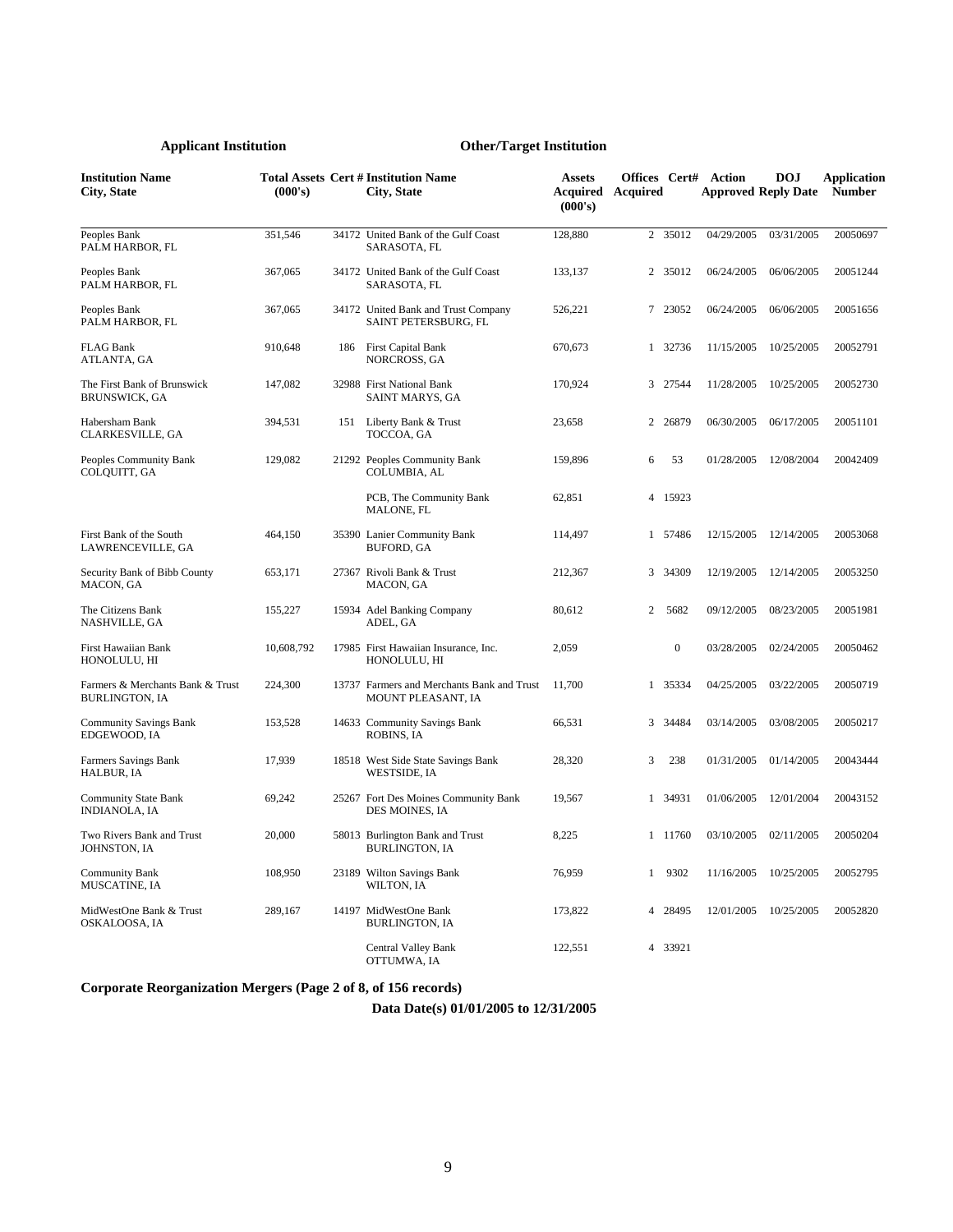| <b>Institution Name</b><br>City, State                              | (000's)   | <b>Total Assets Cert # Institution Name</b><br>City, State              | <b>Assets</b><br>Acquired<br>(000's) | Offices Cert#<br>Acquired |                  | Action<br><b>Approved Reply Date</b> | <b>DOJ</b> | <b>Application</b><br><b>Number</b> |
|---------------------------------------------------------------------|-----------|-------------------------------------------------------------------------|--------------------------------------|---------------------------|------------------|--------------------------------------|------------|-------------------------------------|
| MidWestOne Bank & Trust<br>OSKALOOSA, IA                            | 289,167   | 14197 Pella State Bank<br>PELLA, IA                                     | 64,477                               |                           | 2 34600          | 12/01/2005                           | 10/25/2005 | 20052820                            |
| Panhandle State Bank<br>SANDPOINT, ID                               | 596,900   | 23415 Intermountain Savings Bank of<br>Washington<br>SPOKANE VALLEY, WA | 105                                  |                           | 1 58038          | 03/28/2005                           | 02/25/2005 | 20050302                            |
| Main Street Bank & Trust<br>CHAMPAIGN, IL                           | 1,212,406 | 10842 Citizens Savings Bank<br><b>BLOOMINGTON, IL</b>                   | 299,939                              |                           | 5 28428          | 09/05/2005                           | 08/02/2005 | 20052038                            |
| <b>United Community Bank</b><br>CHATHAM, IL                         | 488,729   | 19459 State Bank of Auburn<br>AUBURN, IL                                | 71,773                               |                           | 3 15859          | 06/21/2005                           | 06/01/2005 | 20051348                            |
| ShoreBank<br>CHICAGO, IL                                            | 1,507,460 | 15640 ShoreBank<br>CLEVELAND, OH                                        | 68,259                               | 1                         | 753              | 09/01/2005                           | 07/27/2005 | 20051995                            |
| First State Bank of Eldorado<br>ELDORADO, IL                        | 95,456    | 10886 The First National Bank of Dana<br>DANA, IN                       | 13,864                               | $\mathbf{1}$              | 4331             | 10/31/2005                           | 10/07/2005 | 20052622                            |
| Centrue Bank<br>KANKAKEE, IL                                        | 600,768   | 10881 Illinois Community Bank<br>EFFINGHAM, IL                          | 30,249                               |                           | 1 31068          | 07/22/2005                           | 06/28/2005 | 20051636                            |
| The Bank of Marion<br><b>MARION, IL</b>                             | 187,644   | 15565 The Egyptian State Bank<br>CARRIER MILLS, IL                      | 39,212                               |                           | 3 17060          | 06/10/2005                           | 05/10/2005 | 20051118                            |
| <b>State Bank of Seaton</b><br>SEATON, IL                           | 40,160    | 11705 Valley Bank<br>MOLINE, IL                                         | 961                                  |                           | 1 10450          | 12/15/2005                           | 11/18/2005 | 20053032                            |
| <b>Busey Bank</b><br>URBANA, IL                                     | 1,524,417 | 16450 First Capital Bank<br>PEORIA, IL                                  | 248.578                              |                           | 4 34157          | 07/22/2005                           | 06/28/2005 | 20051623                            |
| Norstates Bank<br>WAUKEGAN, IL                                      | 617,330   | 18626 First State Bank of Round Lake<br>ROUND LAKE, IL                  | 133,673                              |                           | 2 16884          | 11/01/2005                           | 09/20/2005 | 20060729                            |
| MainSource Bank<br>GREENSBURG, IN                                   | 984,300   | 5766 Peoples Trust Company<br>LINTON, IN                                | 115,602                              |                           | 4 13126          | 04/13/2005                           | 03/22/2005 | 20060733                            |
| Landmark National Bank<br><b>MANHATTAN, KS</b>                      | 452,785   | 5826 First Manhattan Bancorporation, Inc.<br>MANHATTAN, KS              | 8,972                                |                           | $\boldsymbol{0}$ | 11/29/2005                           | 11/18/2005 | 20052864                            |
| The Central Bank USA, Inc.<br>GREENSBURG, KY                        | 238,089   | 9314 Citizens Financial Bank, Inc.<br>GLASGOW, KY                       | 41,291                               |                           | 1 57028          | 02/08/2005                           | 01/14/2005 | 20043455                            |
| The Central Bank USA, Inc.<br>GREENSBURG, KY                        | 398,532   | 9314 Brownsville Deposit Bank<br><b>BROWNSVILLE, KY</b>                 | 52,637                               | 1                         | 1877             | 11/21/2005                           | 10/19/2005 | 20052834                            |
|                                                                     |           | Ascencia Bank<br>LOUISVILLE, KY                                         | 326,443                              | 1                         | 278              |                                      |            |                                     |
|                                                                     |           | <b>Bullitt County Bank</b><br>SHEPHERDSVILLE, KY                        | 168,724                              | 2                         | 9674             |                                      |            |                                     |
| First Bank and Trust Co. of Princeton,<br>Kentucky<br>PRINCETON, KY | 85,740    | 2764 South Central Bancshares, Inc.<br>RUSSELLVILLE, KY                 | 333                                  |                           | $\boldsymbol{0}$ | 05/13/2005                           | 04/12/2005 | 20050896                            |
| Eastern Bank<br>BOSTON, MA                                          | 5,124,410 | 32773 Plymouth Savings Bank<br>WAREHAM, MA                              | 1,259,471                            |                           | 18 23463         | 04/04/2005                           | 03/03/2005 | 20050385                            |
| Fall River Five Cents Interim Subsidiary 0<br>Bank                  |           | Fall River Five Cents Savings Bank<br><b>FALL RIVER, MA</b>             | 536,042                              |                           | 7 23286          | 05/12/2005                           | 03/03/2005 | 20050301                            |

FALL RIVER, MA

**Corporate Reorganization Mergers (Page 3 of 8, of 156 records)**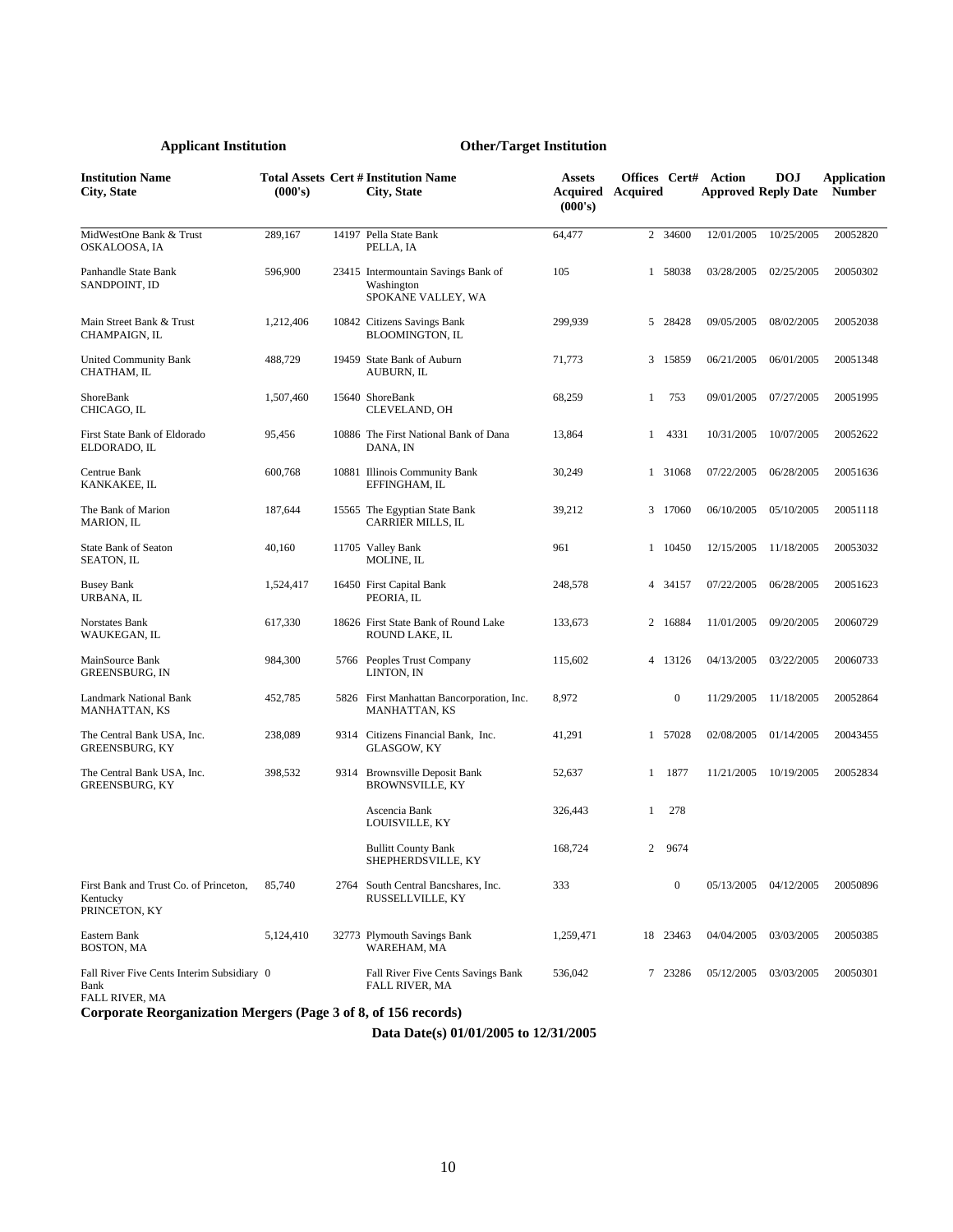| <b>Institution Name</b><br>City, State                               | (000's)          |      | <b>Total Assets Cert # Institution Name</b><br>City, State               | <b>Assets</b><br><b>Acquired Acquired</b><br>(000's) |                |                  | <b>Offices Cert# Action</b><br><b>Approved Reply Date</b> | <b>DOJ</b> | <b>Application</b><br><b>Number</b> |
|----------------------------------------------------------------------|------------------|------|--------------------------------------------------------------------------|------------------------------------------------------|----------------|------------------|-----------------------------------------------------------|------------|-------------------------------------|
| Florence Interim Stock Savings Bank<br>FLORENCE, MA                  | -1               |      | <b>Florence Savings Bank</b><br>FLORENCE, MA                             | 846,599                                              | 8              | 23293            | 09/02/2005                                                | 08/08/2005 | 20051946                            |
| Greenfield Interim Stock Bank<br><b>GREENFIELD, MA</b>               | $\boldsymbol{0}$ |      | Greenfield Savings Bank<br><b>GREENFIELD, MA</b>                         | 490,296                                              |                | 6 90206          | 04/04/2005                                                | 12/22/2004 | 20043380                            |
| Monson Interim Subsidiary Bank<br>MONSON, MA                         | $\boldsymbol{0}$ |      | <b>Monson Savings Bank</b><br>MONSON, MA                                 | 174,488                                              |                | 2 90245          | 10/19/2005                                                | 08/08/2005 | 20052113                            |
| <b>Legacy Banks</b><br>PITTSFIELD, MA                                | 693,039          |      | 90265 Mutual Bancorp of the Berkshires, Inc.<br>PITTSFIELD, MA           | 57,621                                               |                | $\boldsymbol{0}$ | 08/25/2005                                                | 07/27/2005 | 20051932                            |
| Mercantile-Safe Deposit and Trust<br>Company<br><b>BALTIMORE, MD</b> | 4,663,117        |      | 20347 Mercantile Potomac Bank<br>GAITHERSBURG, MD                        | 1,024,057                                            |                | 16 21415         | 04/08/2005                                                | 02/17/2005 | 20060749                            |
| Farmers & Merchants Bank and Trust<br>HAGERSTOWN, MD                 | 937,702          | 9694 | Susquehanna Bank<br><b>BALTIMORE, MD</b>                                 | 1,439,944                                            |                | 22 29973         | 03/22/2005                                                | 01/10/2005 | 20050029                            |
|                                                                      |                  |      | First American Bank of Pennsylvania<br>EVERETT, PA                       | 214,024                                              | 6              | 7495             |                                                           |            |                                     |
|                                                                      |                  |      | Citizens Bank of Southern Pennsylvania 251,946<br><b>GREENCASTLE, PA</b> |                                                      | 7              | 7796             |                                                           |            |                                     |
| Independent Bank - South Michigan<br>LESLIE, MI                      | 434,478          |      | 13930 Independent Bank<br>BAY CITY, MI                                   | 8,130                                                |                | 1 27811          | 04/11/2005                                                | 03/22/2005 | 20050497                            |
| <b>Citizens First Savings Bank</b><br>PORT HURON, MI                 | 1,271,306        |      | 30005 Metrobank<br><b>FARMINGTON HILLS, MI</b>                           | 170,859                                              |                | 4 18685          | 09/06/2005                                                | 07/01/2005 | 20051696                            |
| Independent Bank-West Michigan<br>ROCKFORD, MI                       | 508,641          |      | 22094 Independent Bank<br>BAY CITY, MI                                   | 207,079                                              |                | 8 27811          | 04/11/2005                                                | 03/22/2005 | 20050494                            |
| Preferred Bank<br><b>BIG LAKE, MN</b>                                | 69,667           |      | 1414 The Oakley National Bank of Buffalo<br><b>BUFFALO, MN</b>           | 165,865                                              |                | 2 14948          | 02/23/2005                                                | 01/10/2005 | 20043490                            |
|                                                                      |                  |      | <b>State Bank of Chanhassen</b><br>CHANHASSEN, MN                        | 139,331                                              | $\mathbf{1}$   | 1914             |                                                           |            |                                     |
|                                                                      |                  |      | First National Bank of Chaska<br>CHASKA, MN                              | 181,772                                              | $\overline{4}$ | 5111             |                                                           |            |                                     |
|                                                                      |                  |      | Home Town Mortgage, Inc.<br>EDINA, MN                                    | 19,317                                               |                | $\boldsymbol{0}$ |                                                           |            |                                     |
|                                                                      |                  |      | The Klein National Bank of Madison<br><b>MADISON, MN</b>                 | 56,254                                               | $\overline{2}$ | 5189             |                                                           |            |                                     |
|                                                                      |                  |      | First National Bank in Montevideo<br>MONTEVIDEO, MN                      | 132,698                                              | $\mathbf{2}$   | 5211             |                                                           |            |                                     |
|                                                                      |                  |      | State Bank of Young America<br>NORWOOD YOUNG AMERICA, MN                 | 109,871                                              |                | 1 19513          |                                                           |            |                                     |
|                                                                      |                  |      | Victoria State Bank<br>VICTORIA, MN                                      | 58,151                                               |                | 1 22085          |                                                           |            |                                     |
|                                                                      |                  |      | The First National Bank of Waconia<br>WACONIA, MN                        | 200,493                                              | 3              | 5267             |                                                           |            |                                     |

**Corporate Reorganization Mergers (Page 4 of 8, of 156 records)** 

**Data Date(s) 01/01/2005 to 12/31/2005**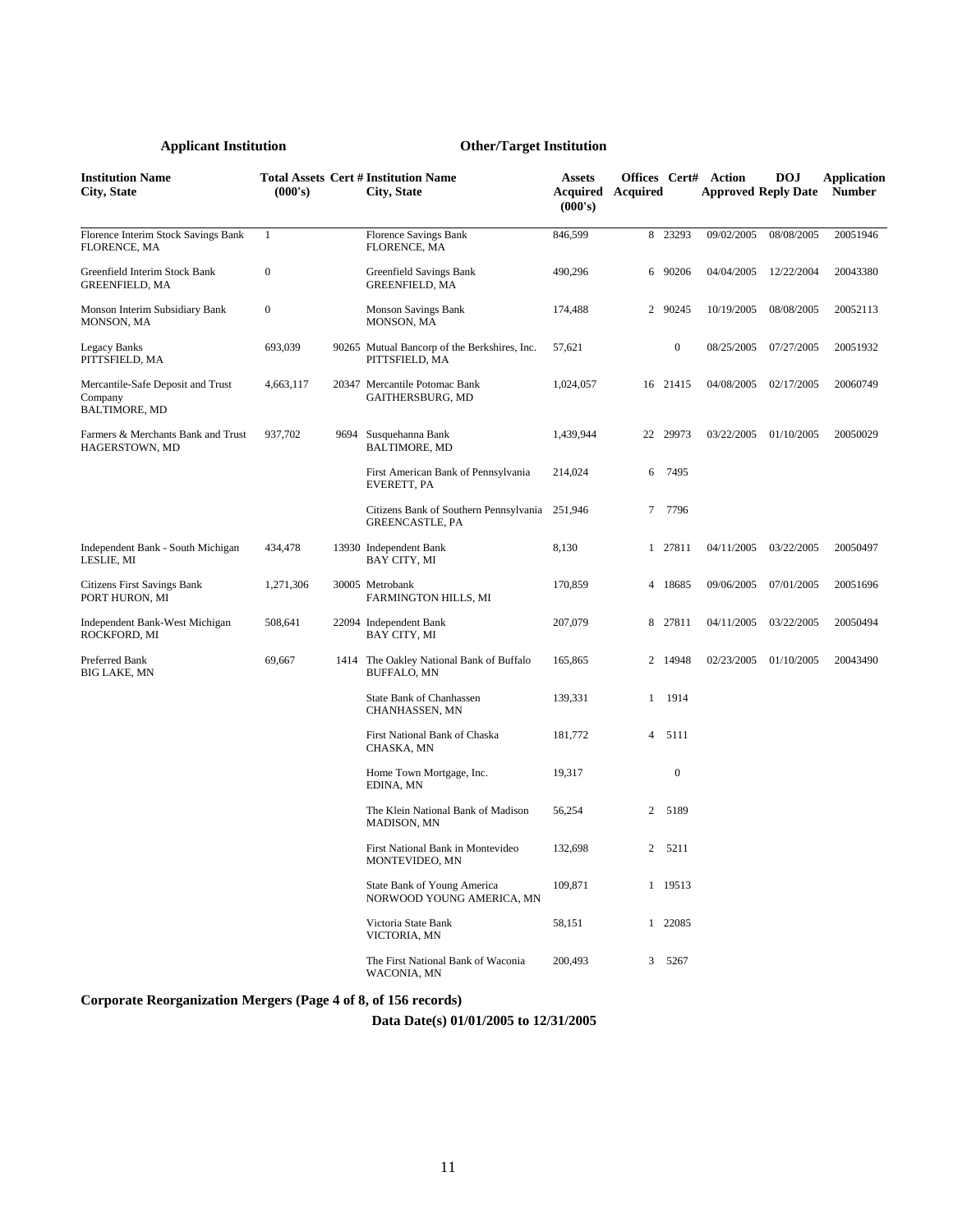| <b>Institution Name</b><br>City, State                                 | (000's)    | <b>Total Assets Cert # Institution Name</b><br>City, State                 | <b>Assets</b><br>Acquired<br>(000's) | Offices Cert#<br>Acquired |                  | Action     | <b>DOJ</b><br><b>Approved Reply Date</b> | Application<br><b>Number</b> |
|------------------------------------------------------------------------|------------|----------------------------------------------------------------------------|--------------------------------------|---------------------------|------------------|------------|------------------------------------------|------------------------------|
| Citizens State Bank of Clara City<br><b>CLARA CITY, MN</b>             | 159,394    | 1402 First State Bank, Lake Lillian, Minnesota 113,098<br>LAKE LILLIAN, MN |                                      |                           | 1404             | 06/17/2005 | 05/18/2005                               | 20051297                     |
| Community Bank of the Red River<br>Valley<br>EAST GRAND FORKS, MN      | 228,836    | 19180 Rural American Bank - Ada<br>ADA, MN                                 | 38,560                               | $\mathbf{1}$              | 8206             | 05/16/2005 | 04/22/2005                               | 20060730                     |
| Border State Bank<br>GREENBUSH, MN                                     | 205,441    | 15684 Border State Bank of International Falls<br>INTERNATIONAL FALLS, MN  | 38,895                               |                           | 1 35471          | 11/07/2005 | 10/04/2005                               | 20052751                     |
| American Bank Lake City<br>LAKE CITY, MN                               | 77,541     | 10973 American Bank<br>EAU CLAIRE, WI                                      | 74,793                               |                           | 1 20557          | 05/09/2005 | 03/31/2005                               | 20050776                     |
| Frandsen Bank & Trust<br>LONSDALE, MN                                  | 153,145    | 1399 Valley Bank Dundas<br>DUNDAS, MN                                      | 28,639                               | 1                         | 1395             | 01/20/2005 | 12/17/2004                               | 20043332                     |
| First National Bank of the North<br>SANDSTONE, MN                      | 62,016     | 17195 JDOB, Inc.<br>SANDSTONE, MN                                          |                                      |                           | $\boldsymbol{0}$ | 11/08/2005 | 10/07/2005                               | 20052695                     |
| Roundbank<br>WASECA, MN                                                | 198,698    | 5271 American Savings, Inc.<br><b>FARMINGTON, MN</b>                       | 19,946                               |                           | 34549            | 11/22/2005 | 10/05/2005                               | 20052703                     |
| First State Bank and Trust Company, Inc. 238,579<br>CARUTHERSVILLE, MO |            | 14185 Bank of Hayti<br>HAYTI, MO                                           | 62,737                               | 2                         | 1627             | 09/02/2005 | 08/08/2005                               | 20052020                     |
| First Security State Bank of Charleston<br>CHARLESTON, MO              | 167.634    | 1426 Bank of Paragould<br>PARAGOULD, AR                                    | 103,784                              |                           | 2 14033          | 04/28/2005 | 03/28/2005                               | 20050724                     |
|                                                                        |            | First Security State Bank of Southeast<br>Missouri<br>CARUTHERSVILLE, MO   | 61,781                               |                           | 4 14218          |            |                                          |                              |
| Reliance Bank<br>DES PERES, MO                                         | 566,248    | 35123 Reliance Bank<br>GODFREY, IL                                         | 53,619                               |                           | 1 34552          | 10/26/2005 | 09/22/2005                               | 20052630                     |
| The Peoples Bank and Trust Company<br>TUPELO, MS                       | 1,978,000  | 12437 Renasant Bank<br><b>GERMANTOWN, TN</b>                               | 270,000                              |                           | 2 35132          | 03/25/2005 | 03/03/2005                               | 20050402                     |
| First Gaston Bank of North Carolina<br>GASTONIA, NC                    | 216,691    | 34041 Catawba Valley Bank<br>HICKORY, NC                                   | 453,376                              |                           | 15 34083         | 11/22/2005 | 08/23/2005                               | 20052120                     |
| American Community Bank<br>MONROE, NC                                  | 294,137    | 34868 First National Bank of the Carolinas<br>GAFFNEY, SC                  | 81,668                               |                           | 4 34237          | 03/04/2005 | 01/31/2005                               | 20050156                     |
| Capital Bank<br>RALEIGH, NC                                            | 915,970    | 34452 1st State Bank<br>BURLINGTON, NC                                     | 370,737                              |                           | 7 27789          | 10/31/2005 | 10/26/2005                               | 20052633                     |
| <b>Branch Banking and Trust Company</b><br>WINSTON SALEM, NC           | 76,719,103 | 9846 BB&T Factors Corporation<br>HIGH POINT, NC                            | 198,000                              |                           | 0                | 09/30/2005 | 08/30/2005                               | 20052212                     |
| State Bank & Trust<br>FARGO, ND                                        | 1,201,351  | 19581 First State Bank of Audubon<br>DETROIT LAKES, MN                     | 12,169                               | 2                         | 9739             | 03/23/2005 | 02/10/2005                               | 20060758                     |
| Security State Bank of Hunter<br>HUNTER, ND                            | 33,473     | 16231 First State Bank of Hope<br>HOPE, ND                                 | 17,674                               | $\mathbf{1}$              | 9129             | 05/31/2005 | 05/03/2005                               | 20051070                     |
| Commercial Bank of Mott<br>MOTT, ND                                    | 42,550     | 15741 Mott Bankshares, Inc.<br>MOTT, ND                                    | 1,963                                |                           | $\boldsymbol{0}$ | 06/09/2005 | 05/16/2005                               | 20051159                     |
| Holbrook Exchange Bank<br>HOLBROOK, NE                                 | 4,000      | 58217 Security First Bank<br>SIDNEY, NE                                    | 15,246                               | $\mathbf{1}$              | 5415             | 11/07/2005 | 09/28/2005                               | 20052160                     |

**Corporate Reorganization Mergers (Page 5 of 8, of 156 records)**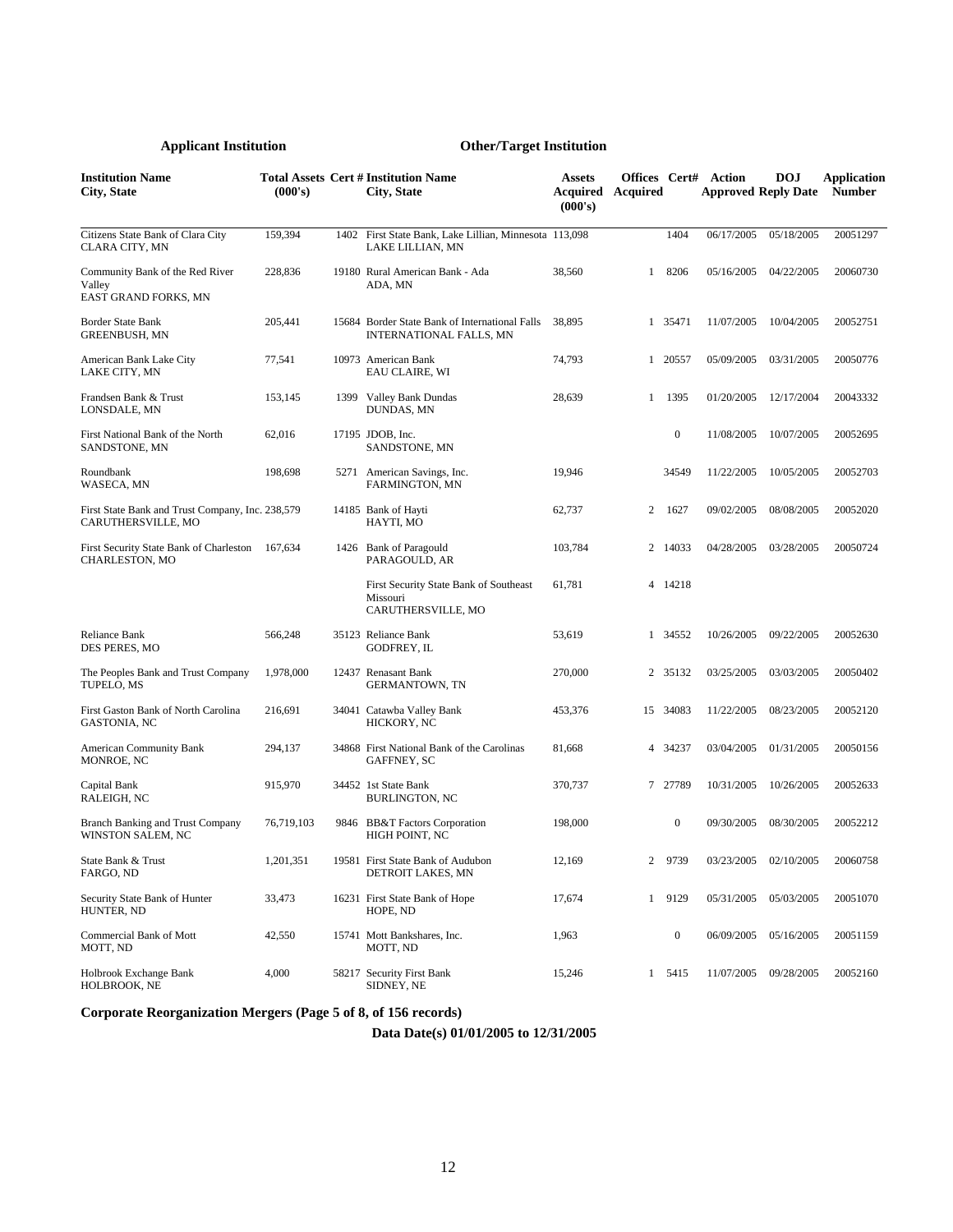| <b>Institution Name</b><br>City, State                               | (000's)          |      | <b>Total Assets Cert # Institution Name</b><br>City, State                      | <b>Assets</b><br>Acquired<br>(000's) | Offices Cert#<br>Acquired |                  | Action<br><b>Approved Reply Date</b> | <b>DOJ</b> | Application<br><b>Number</b> |
|----------------------------------------------------------------------|------------------|------|---------------------------------------------------------------------------------|--------------------------------------|---------------------------|------------------|--------------------------------------|------------|------------------------------|
| The Bank of Talmage<br>TALMAGE, NE                                   | 4,153            |      | 10641 Randolph State Bank<br>RANDOLPH, IA                                       | 54,494                               |                           | 2 12417          | 12/12/2005                           | 11/18/2005 | 20053109                     |
| The Berlin City Bank<br><b>BERLIN, NH</b>                            | 391,562          |      | 14240 The Pemigewasset National Bank of<br>Plymouth<br>PLYMOUTH, NH             | 221,988                              | 9                         | 6247             | 07/07/2005                           | 06/28/2005 | 20051521                     |
| <b>Lakeland Bank</b><br>NEWFOUNDLAND, NJ                             | 1,753,941        |      | 19953 The Newton Trust Company<br>NEWTON, NJ                                    | 366,556                              |                           | 8 14940          | 09/12/2005                           | 08/08/2005 | 20052114                     |
| Bergen Commercial Bank<br>PARAMUS, NJ                                | 263,967          |      | 27180 Rock Community Bank<br>GLEN ROCK, NJ                                      | 34,728                               |                           | 1 34981          | 04/19/2005                           | 03/03/2005 | 20050478                     |
| <b>Greater Community Bank</b><br>TOTOWA, NJ                          | 557,486          |      | 26480 Rock Community Bank<br>LITTLE FALLS, NJ                                   | 46,992                               |                           | 2 34981          | 12/05/2005                           | 11/02/2005 | 20053028                     |
|                                                                      |                  |      | Bergen Commercial Bank<br>PARAMUS, NJ                                           | 326,360                              |                           | 6 27180          |                                      |            |                              |
| Emigrant Savings Bank -<br>Bronx/Westchester<br><b>BRONX, NY</b>     | $\boldsymbol{0}$ |      | 58170 Emigrant Savings Bank<br>NEW YORK CITY, NY                                | 1,210,500                            |                           | 7 12054          | 07/20/2005                           | 07/01/2005 | 20051726                     |
| Emigrant Savings Bank -<br>Brooklyn/Queens<br><b>BROOKLYN, NY</b>    | $\boldsymbol{0}$ |      | 58169 Emigrant Savings Bank<br>NEW YORK CITY, NY                                | 869,900                              |                           | 7 12054          | 07/20/2005                           | 07/01/2005 | 20051725                     |
| Provident Municipal Bank<br>MONTEBELLO, NY                           | 143,209          |      | 57339 Provident Bank<br>MONTEBELLO, NY                                          | 3,400                                |                           | 30337            | 03/24/2005                           | 03/03/2005 | 20050428                     |
| Emigrant Savings Bank - Manhattan<br>NEW YORK, NY                    | $\boldsymbol{0}$ |      | 58168 Emigrant Savings Bank<br>NEW YORK CITY, NY                                | 1,349,200                            |                           | 10 12054         | 07/20/2005                           | 07/01/2005 | 20051724                     |
| Mitsubishi Trust and Banking<br>Corporation (U.S.A.)<br>NEW YORK, NY | 580,754          |      | 26621 UFJ Trust Company of New York<br>NEW YORK, NY                             | 73,640                               |                           | 27350            | 06/15/2005                           | 06/06/2005 | 20051230                     |
| Emigrant Savings Bank - Long Island<br>WESTBURY, NY                  | $\boldsymbol{0}$ |      | 58167 Emigrant Savings Bank<br>NEW YORK CITY, NY                                | 623,300                              |                           | 7 12054          | 07/20/2005                           | 07/01/2005 | 20051716                     |
| U.S. Bank National Association<br>CINCINNATI, OH                     | 194,436,638      |      | 6548 FBS-First Building Corporation<br>WILMINGTON, DE                           | 192,850                              |                           | 0                | 04/19/2005                           | 03/02/2005 | 20050501                     |
| Keybank National Association<br>CLEVELAND, OH                        | 86,061,798       |      | 17534 EverTrust Asset Management<br><b>SEATTLE, WA</b>                          | 372,000                              |                           | 0                | 06/09/2005                           | 03/03/2005 | 20060786                     |
| JPMorgan Chase Bank, National<br>Association<br><b>COLUMBUS, OH</b>  | 967, 365, 000    | 628  | Banc One Management Corporation<br>COLUMBUS, OH                                 | 1,026,622                            |                           | $\boldsymbol{0}$ | 03/16/2005                           | 03/03/2005 | 20050516                     |
| First Financial Bank, National<br>Association<br>HAMILTON, OH        | 1,958,517        |      | 6600 First Financial Bancorp Services Corp<br>MIDDLETOWN, OH                    | 8,374                                |                           | $\boldsymbol{0}$ | 09/02/2005                           | 08/17/2005 | 20052010                     |
| Cleo State Bank<br><b>CLEO SPRINGS, OK</b>                           | 38,438           | 406  | Meno Guaranty Bank<br>MENO, OK                                                  | 26,682                               |                           | 1 14029          | 12/14/2005                           | 11/18/2005 | 20060738                     |
| Meno Guaranty Bank<br>MENO, OK                                       | 5,836            |      | 14029 The Farmer's State Bank<br>HAZELTON, KS                                   | 4,774                                |                           | 1 17984          | 12/14/2005                           | 11/18/2005 | 20053094                     |
| <b>First Commonwealth Bank</b><br><b>INDIANA, PA</b>                 | 6,121,900        | 7468 | <b>First Commonwealth Professional</b><br>Resources, Inc.<br><b>INDIANA, PA</b> | 837                                  |                           | $\boldsymbol{0}$ | 12/02/2005                           | 11/04/2005 | 20052981                     |
|                                                                      |                  |      | First Commonwealth Systems Corp.<br>INDIANA, PA                                 | 8,383                                |                           | $\boldsymbol{0}$ |                                      |            |                              |

**Corporate Reorganization Mergers (Page 6 of 8, of 156 records)**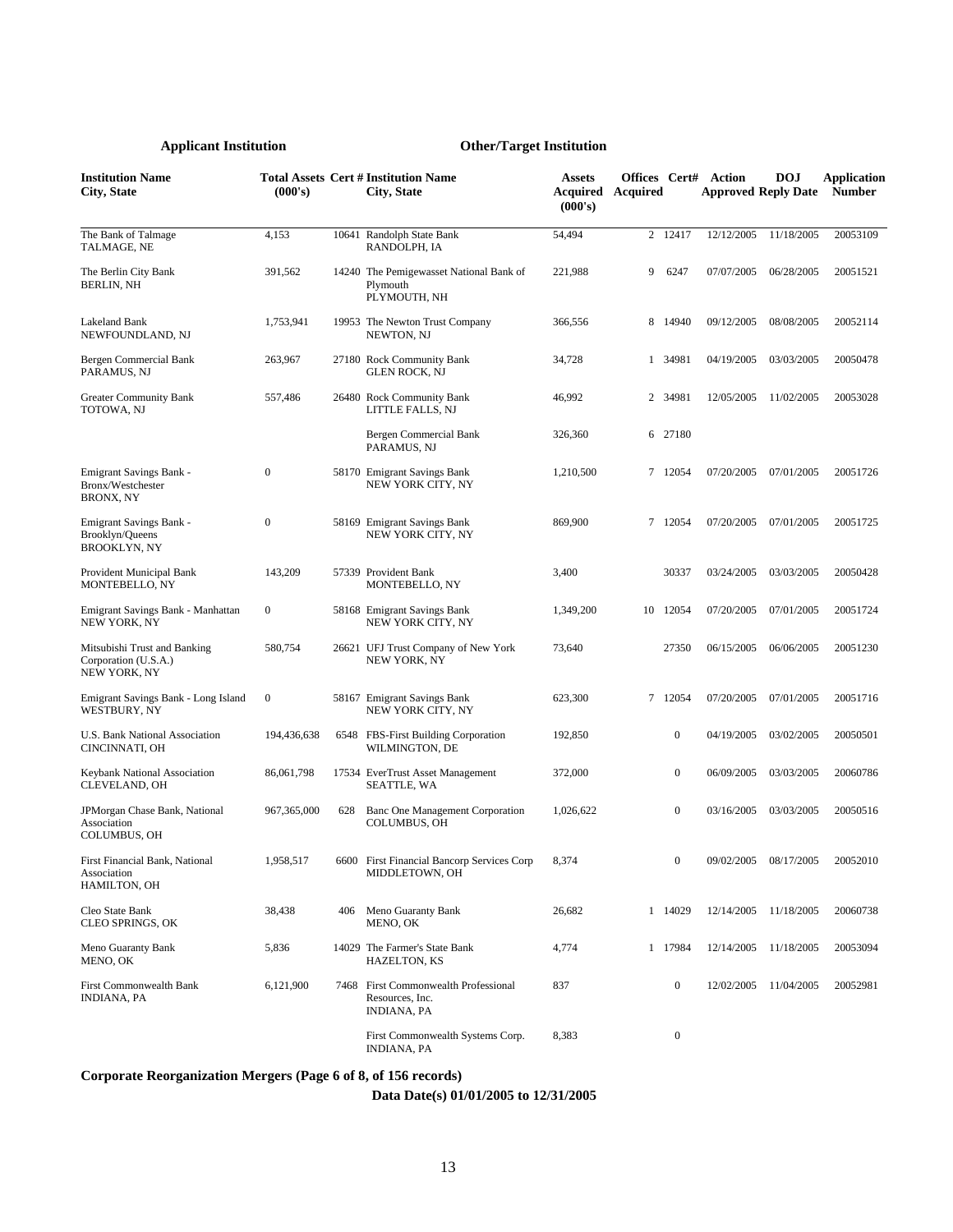| <b>Institution Name</b><br>City, State                                       | (000's)      |      | <b>Total Assets Cert # Institution Name</b><br>City, State                        | <b>Assets</b><br><b>Acquired</b> Acquired<br>(000's) | Offices Cert#  |                  | Action<br><b>Approved Reply Date</b> | <b>DOJ</b>            | <b>Application</b><br><b>Number</b> |
|------------------------------------------------------------------------------|--------------|------|-----------------------------------------------------------------------------------|------------------------------------------------------|----------------|------------------|--------------------------------------|-----------------------|-------------------------------------|
| <b>First Commonwealth Bank</b><br><b>INDIANA, PA</b>                         | 6,121,900    | 7468 | First Commonwealth Trust Company<br><b>INDIANA, PA</b>                            | 8,073                                                |                | 33574            | 12/02/2005                           | 11/04/2005            | 20052981                            |
| <b>Community Banks</b><br>MILLERSBURG, PA                                    | 1,974,020    |      | 12984 PennRock Financial Advisors, N.A.<br><b>BLUE BALL, PA</b>                   | 3,184                                                |                | 57839            | 10/27/2005                           | 09/28/2005            | 20052641                            |
| Royal Asian Bank<br>PHILADELPHIA, PA                                         | 15,000       |      | 58196 Royal Bank America<br>NARBERTH, PA                                          | 58,198                                               |                | 4 18962          | 11/14/2005                           | 08/30/2005            | 20051967                            |
| PNC Bank, National Association<br>PITTSBURGH, PA                             | 73,809,165   | 6384 | <b>Riggs National Trust Company</b><br>MC LEAN, VA                                | 2,000,000                                            |                | $\boldsymbol{0}$ | 04/26/2005                           | 03/08/2005            | 20050565                            |
| PNC Bank, National Association<br>PITTSBURGH, PA                             | 84,741,642   |      | 6384 PNC Commercial Management, Inc.<br>WILMINGTON, DE                            |                                                      |                | $\mathbf{0}$     | 11/17/2005                           | 10/27/2005            | 20052994                            |
| Northwest Savings Bank<br>WARREN, PA                                         | 5,828,484    |      | 28178 Jamestown Savings Bank<br><b>LAKEWOOD, NY</b>                               | 408,588                                              |                | 12 34088         | 02/07/2005                           | 01/10/2005            | 20043496                            |
| BankNewport<br>NEWPORT, RI                                                   | $\mathbf{0}$ |      | <b>Bank of Newport</b><br>NEWPORT, RI                                             | 922,821                                              |                | 9 18129          | 03/31/2005                           | 11/02/2004            | 20042784                            |
| Carolina First Bank<br><b>GREENVILLE, SC</b>                                 | 9,620,000    |      | 26849 CF Technology Services Company<br><b>GREENVILLE, SC</b>                     | 8,000                                                |                | $\mathbf{0}$     | 11/14/2005                           | 10/25/2005            | 20052807                            |
| Wells Fargo Bank, National Association 367,581,390<br><b>SIOUX FALLS, SD</b> |              |      | 3511 Wells Fargo Business Credit, Inc.<br>WILMINGTON, DE                          | 2,894,384                                            |                | $\overline{0}$   | 07/01/2005                           | 05/24/2005            | 20051217                            |
| The Peoples National Bank of La Follette 112,036<br>LA FOLLETTE, TN          |              |      | 4945 Peoples National of LaFollette Financial 8<br>Corporation<br>LA FOLLETTE, TN |                                                      |                | $\mathbf{0}$     | 12/05/2005                           | 11/08/2005            | 20060732                            |
| Wilson Bank and Trust<br>LEBANON, TN                                         | 745,891      |      | 26962 Community Bank of Smith County<br>CARTHAGE, TN                              | 81.610                                               |                | 2 34368          | 03/14/2005                           | 02/11/2005            | 20050212                            |
|                                                                              |              |      | DeKalb Community Bank<br>SMITHVILLE, TN                                           | 109,754                                              |                | 2 34163          |                                      |                       |                                     |
| <b>Independent Bank</b><br>COUPLAND, TX                                      | 57,676       |      | 17711 Independent Bank<br>MC KINNEY, TX                                           | 36,259                                               | $\mathbf{1}$   | 3076             | 03/25/2005                           | 02/22/2005            | 20050420                            |
| Patriot Bank<br>HOUSTON, TX                                                  | 120,387      | 3258 | Farmers & Merchants State Bank<br>LADONIA, TX                                     | 13,446                                               |                | 2 10354          | 12/15/2005                           | 10/25/2005            | 20053163                            |
| <b>Sterling Bank</b><br>HOUSTON, TX                                          | 3,455,644    |      | 21726 The Oaks Bank & Trust Company<br>DALLAS, TX                                 | 106,096                                              |                | 4 26264          | 08/22/2005                           | 08/12/2005            | 20052011                            |
| American State Bank<br>LUBBOCK, TX                                           | 1,857,311    |      | 16701 First National Bank in Cisco<br>CISCO, TX                                   | 40,134                                               | $\mathbf{1}$   | 3137             | 10/12/2005                           | 09/28/2005            | 20052392                            |
| Van Horn State Bank of Van Horn, Texas 25,168<br>VAN HORN, TX                |              |      | 1720 First National Bank<br>LUBBOCK, TX                                           | 31,503                                               |                | 1 25881          | 02/10/2005                           | 11/15/2004            | 20043076                            |
| <b>Independent Bank</b><br>WACO, TX                                          | 84,990       |      | 17711 First State Bank of Hill County<br>MOUNT CALM, TX                           | 14,431                                               | $\overline{c}$ | 3353             | 11/03/2005                           | 09/28/2005            | 20052529                            |
| <b>Independent Bank</b><br>WACO, TX                                          | 84,990       |      | 17711 First State Bank<br><b>ITALY, TX</b>                                        | 9,936                                                | $\mathbf{1}$   | 3272             | 11/03/2005                           | 09/20/2005            | 20052552                            |
| AbbyBank<br>ABBOTSFORD, WI                                                   | 206,608      |      | 19795 Abbotsford Investment Corporation<br>LAS VEGAS, NV                          | 14,705                                               |                | $\overline{0}$   |                                      | 08/24/2005 07/19/2005 | 20051800                            |

**Corporate Reorganization Mergers (Page 7 of 8, of 156 records)**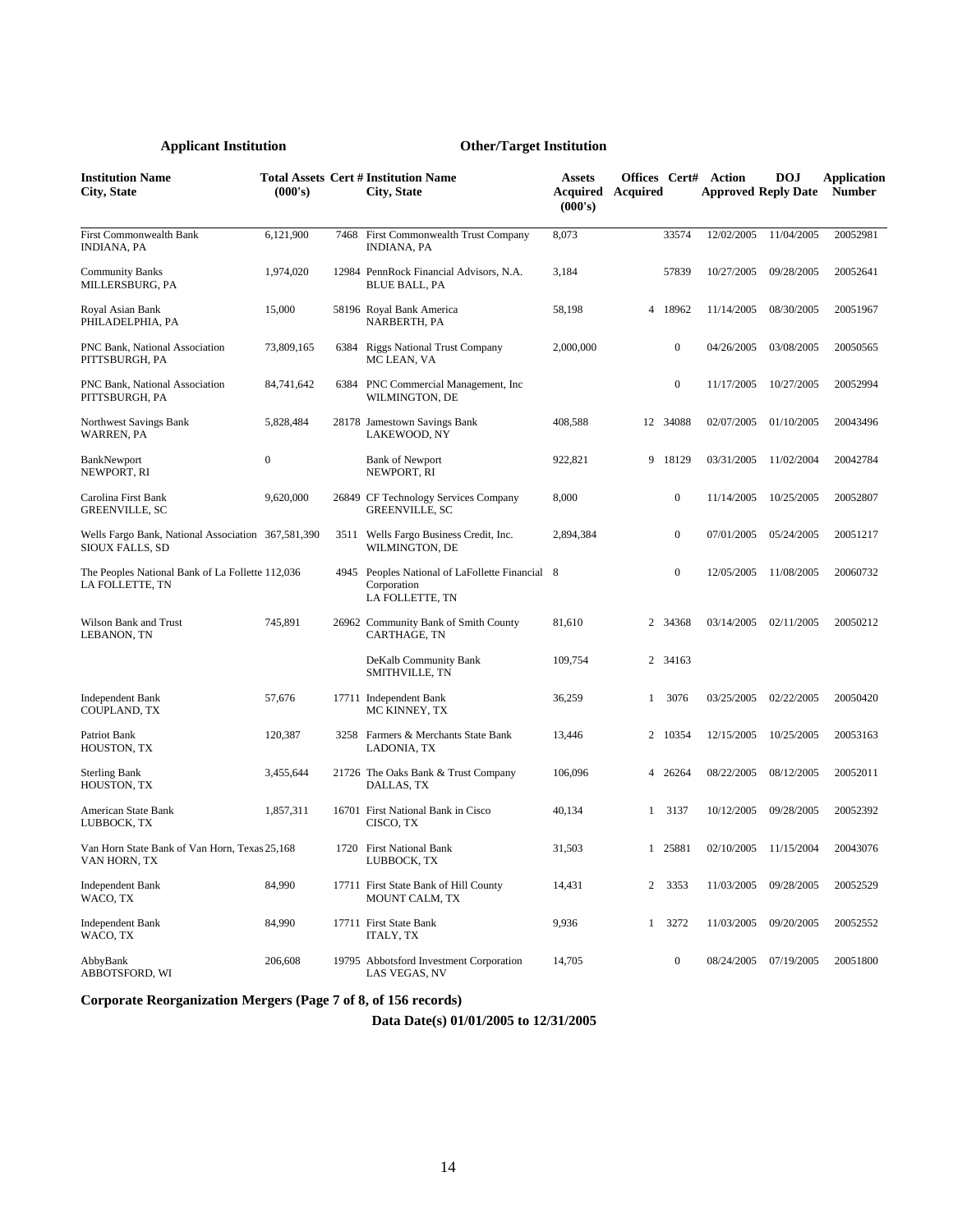| <b>Institution Name</b><br><b>City, State</b>                    | (000's)    |      | <b>Total Assets Cert # Institution Name</b><br>City, State | <b>Assets</b><br>Acquired<br>(000's) | <b>Acquired</b> |              | <b>Offices Cert# Action</b><br><b>Approved Reply Date</b> | <b>DOJ</b> | <b>Application</b><br><b>Number</b> |
|------------------------------------------------------------------|------------|------|------------------------------------------------------------|--------------------------------------|-----------------|--------------|-----------------------------------------------------------|------------|-------------------------------------|
| Associated Bank, National Association<br><b>GREEN BAY, WI</b>    | 18,097,519 | 5296 | Associated Mortgage, Inc.<br><b>GREEN BAY, WI</b>          | 140,457                              | $\overline{4}$  | $\mathbf{0}$ | 10/12/2005                                                | 10/07/2005 | 20052524                            |
| Rural American Bank - Luck<br>LUCK, WI                           | 64,117     |      | 9525 Little Buttercup, Inc.<br>LUCK, WI                    | 10,415                               |                 | $\mathbf{0}$ | 11/08/2005                                                | 10/25/2005 | 20052782                            |
| Capitol Bank<br>MADISON, WI                                      | 122,788    |      | 34074 Capitol Investments, Inc.<br>LAS VEGAS, NV           | 20,858                               |                 | $\mathbf{0}$ | 09/30/2005                                                | 09/09/2005 | 20052258                            |
| The Peoples Community Bank<br>MAZOMANIE, WI                      | 177,870    |      | 15046 Iron Horse Investments<br><b>MAZOMANIE, WI</b>       | 9,265                                |                 | $\mathbf{0}$ | 12/14/2005                                                | 11/15/2005 | 20053073                            |
| <b>McFarland State Bank</b><br>MC FARLAND, WI                    | 180,114    |      | 2476 McFarland Investment Corporation<br>MC FARLAND, WI    | 45,590                               |                 | $\mathbf{0}$ | 08/08/2005                                                | 06/28/2005 | 20051628                            |
| Milwaukee Western Bank<br>MILWAUKEE, WI                          | 151,727    |      | 12515 MWB Investment Corporation<br>MILWAUKEE, WI          | 25,594                               |                 | $\mathbf{0}$ | 10/28/2005                                                | 10/25/2005 | 20052412                            |
| Mitchell Bank<br>MILWAUKEE, WI                                   | 79,513     |      | 13029 MBH Investment Corporation<br>LAS VEGAS, NV          | 17,012                               |                 | $\mathbf{0}$ | 09/02/2005                                                | 08/08/2005 | 20051950                            |
| <b>Community State Bank</b><br>NORWALK, WI                       | 26,793     |      | 15130 Community Securities Corporation<br>NORWALK, WI      | 5,498                                |                 | $\mathbf{0}$ | 08/26/2005                                                | 08/08/2005 | 20051922                            |
| Palmyra State Bank<br>PALMYRA, WI                                | 29,000     |      | 15116 Palmyra Investments, Inc.<br>PALMYRA, WI             | 13,000                               |                 | $\mathbf{0}$ | 06/02/2005                                                | 05/03/2005 | 20050820                            |
| <b>Brill State Bank</b><br>RICE LAKE, WI                         | 57,337     |      | 6196 Brill Investments<br>PAHRUMP, NV                      | 3,338                                |                 | $\mathbf{0}$ | 11/03/2005                                                | 10/07/2005 | 20060781                            |
| Community Bank Spring Green and Plain 74,459<br>SPRING GREEN, WI |            |      | 34174 SGP Investments, Inc.<br>LAS VEGAS, NV               | 13,022                               |                 | $\mathbf{0}$ | 06/10/2005                                                | 05/16/2005 | 20051060                            |
| <b>Citizens State Bank</b><br>TREMPEALEAU, WI                    | 28,374     |      | 13032 First National Bank in Viroqua<br>VIROQUA, WI        | 84,449                               |                 | 3 14062      | 05/12/2005                                                | 04/12/2005 | 20050808                            |
| Timberwood Bank<br>WABENO, WI                                    | 91,042     |      | 15158 Timberwood, Ltd.<br>WABENO, WI                       | 828                                  |                 | $\mathbf{0}$ | 12/01/2005                                                | 11/01/2005 | 20060776                            |
| <b>Fortress Bank</b><br>WESTBY, WI                               | 141,454    | 9521 | Wisconsin State Bank<br>RANDOM LAKE, WI                    | 22,153                               |                 | 2 15131      | 07/25/2005                                                | 06/06/2005 | 20051408                            |
| <b>First Citizens State Bank</b><br>WHITEWATER, WI               | 186,050    |      | 11228 Whitewater Investments Inc.<br>WHITEWATER, WI        |                                      |                 | $\mathbf{0}$ | 07/22/2005                                                | 05/03/2005 | 20050821                            |
| The Grant County Bank<br>PETERSBURG, WV                          | 180,873    |      | 11953 The National Bank of Davis<br>DAVIS, WV              | 26,013                               | 2               | 6759         | 11/08/2005                                                | 10/25/2005 | 20052597                            |

**Corporate Reorganization Mergers (Page 8 of 8, of 156 records)**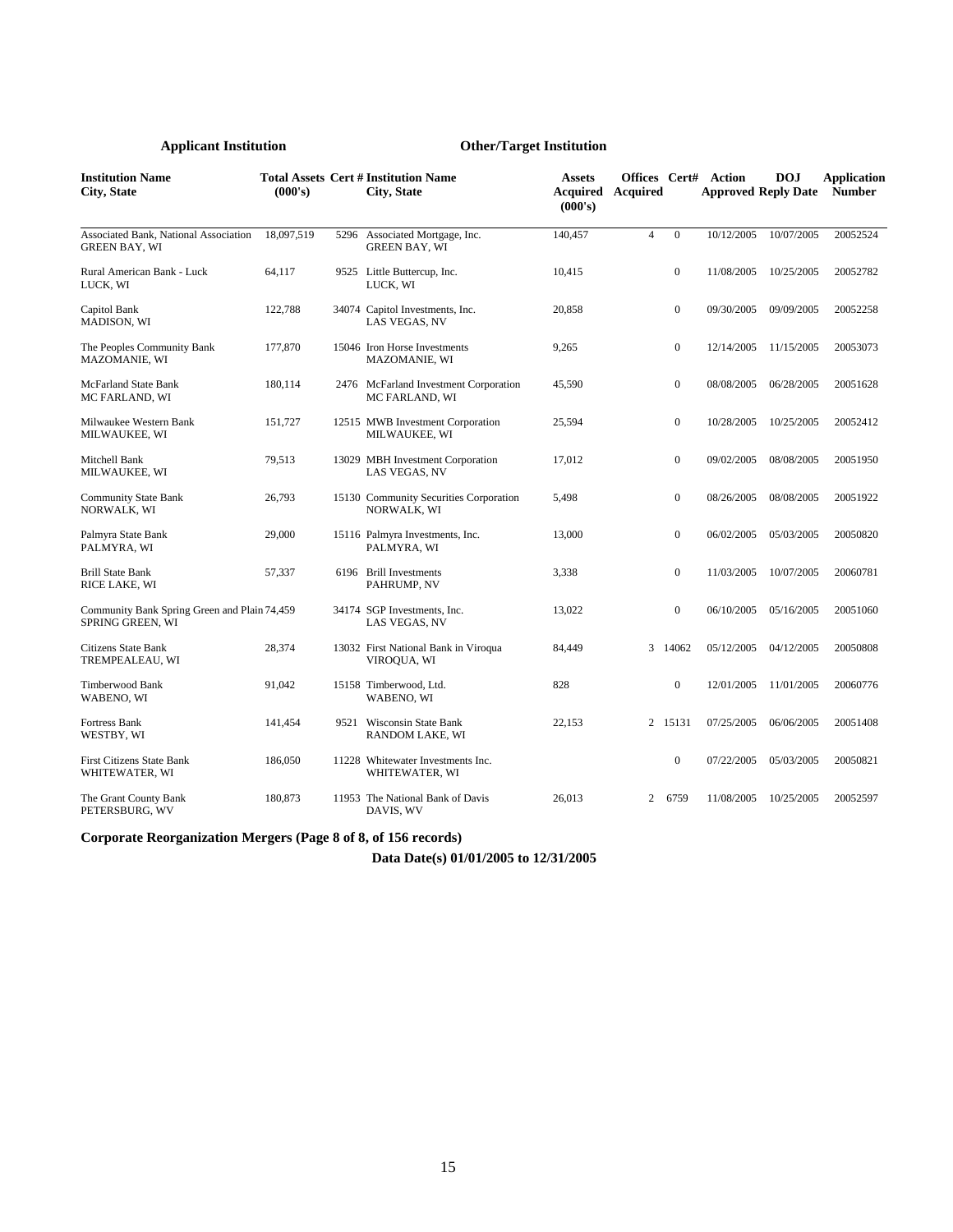## **Interim Mergers**

**Cert# Action** 

**Approved Reply Date Number DOJ** 

0 07/27/2005 07/15/2005 20051601

**Application** 

#### **Institution Name City, State Total Assets Cert # Institution Name (000's) City, State Assets Acquired (000's)** Uniti Merger Corporation BUENA PARK, CA 0 UNITI BANK BUENA PARK, CA 137,686 57120 05/10/2005 04/22/2005 20050866 First Bank of Beverly Hills, FSB CALABASAS, CA 1,337,346 32069 First Bank of Beverly Hills CALABASAS, CA First California Bank 285,909 22819 FCB Merger Corporation CAMARILLO, CA 1 International Bank of California 158,846 LOS ANGELES, CA

**Applicant Institution Other/Target Institution** 

| First California Bank<br>CAMARILLO, CA                                              | 285,909          | 22819 FCB Merger Corporation<br>CAMARILLO, CA                                                      |         | $\boldsymbol{0}$ |            | 07/15/2005 07/15/2005 | 20051593 |
|-------------------------------------------------------------------------------------|------------------|----------------------------------------------------------------------------------------------------|---------|------------------|------------|-----------------------|----------|
| <b>IBOC</b> Acquisition Corporation<br>LOS ANGELES, CA                              | $\mathbf{1}$     | International Bank of California<br>LOS ANGELES, CA                                                | 158,846 | 21034            | 08/12/2005 | 07/15/2005            | 20051840 |
| <b>FAB Acquisition Corporation</b><br>ROSEMEAD, CA                                  | $\boldsymbol{0}$ | <b>First American Bank</b><br>ROSEMEAD, CA                                                         | 244,750 | 24308            | 07/11/2005 | 06/17/2005            | 20051538 |
| Discovery Bank<br><b>SAN MARCOS, CA</b>                                             | 98,180           | 57136 DB Merger Company<br><b>SAN MARCOS, CA</b>                                                   |         | $\mathbf{0}$     | 03/10/2005 | 03/08/2005            | 20050286 |
| <b>Cedar Acquisition Corporation</b><br>SANTA MONICA, CA                            | $\boldsymbol{0}$ | Cedars Bank<br>LOS ANGELES, CA                                                                     | 507,144 | 27069            | 12/05/2005 | 10/25/2005            | 20053266 |
| PLB Acquisition Corporation<br>SANTA MONICA, CA                                     | $\boldsymbol{0}$ | Pacific Liberty Bank<br>HUNTINGTON BEACH, CA                                                       | 151,029 | 34817            | 09/13/2005 | 08/23/2005            | 20052095 |
| <b>Mission Valley Bank</b><br>SUN VALLEY, CA                                        | 122,344          | 57101 MVB Merger Company<br><b>SUN VALLEY, CA</b>                                                  |         | $\mathbf{0}$     | 07/19/2005 | 06/21/2005            | 20060810 |
| U.S. Bank Trust Interim National<br><b>Association, Connecticut</b><br>HARTFORD, CT | 240              | State Street Bank and Trust Company of 49,011<br>Connecticut, National Association<br>HARTFORD, CT |         | 33132            | 03/28/2005 | 03/08/2005            | 20050414 |
| The Simsbury Bank & Trust Company<br>SIMSBURY, CT                                   | 213,150          | 33999 SBT Interim Bank<br>SIMSBURY, CT                                                             |         | $\mathbf{0}$     | 12/02/2005 | 11/04/2005            | 20053037 |
| MetroCorp Facilitation<br>WILMINGTON, DE                                            | $\boldsymbol{0}$ | <b>First United Bank</b><br>SAN DIEGO, CA                                                          | 174,130 | 33401            | 09/01/2005 | 08/08/2005            | 20052043 |
| Mountain Valley Community Bank<br>CLEVELAND, GA                                     | 42,659           | 57711 MVCB Interim Corporation<br>CLEVELAND, GA                                                    |         | $\mathbf{0}$     | 04/22/2005 | 03/22/2005            | 20050427 |
| Glennville Bank<br>GLENNVILLE, GA                                                   | 110,972,000      | 9244 GB Interim, Inc.<br><b>GLENNVILLE, GA</b>                                                     | 100     | $\mathbf{0}$     | 06/10/2005 | 06/06/2005            | 20051137 |
| <b>Community Capital Bank</b><br>JONESBORO, GA                                      | 108,000          | 57036 Community Capital Interim Corporation<br>JONESBORO, GA                                       |         | $\mathbf{0}$     | 08/31/2005 | 08/12/2005            | 20052035 |
| Security Interim Bank<br>WOODSTOCK, GA                                              | 500              | SouthBank<br>WOODSTOCK, GA                                                                         | 113.781 | 57105            | 05/23/2005 | 04/22/2005            | 20050615 |
| Northway Acquisition Corporation<br>GRAYSLAKE, IL                                   | $\mathbf{0}$     | Northway State Bank<br><b>GRAYSLAKE, IL</b>                                                        | 48,755  | 35097            | 08/16/2005 | 08/08/2005            | 20051936 |
| Harvard Savings Bank<br>HARVARD, IL                                                 | 113,716          | 28938 Interim one<br>HARVARD, IL                                                                   |         | $\mathbf{0}$     | 08/08/2005 | 06/08/2005            | 20051320 |
| Interim II<br>HARVARD, IL                                                           | $\boldsymbol{0}$ | Harvard Savings Bank<br>HARVARD, IL                                                                | 113,716 | 28938            | 08/08/2005 | 06/17/2005            | 20052599 |
| <b>Bank of Kenney</b><br>KENNEY, IL                                                 | 4.760            | 22609 Interim Bank of Kenney<br>KENNEY, IL                                                         | 5,938   | $\mathbf{0}$     | 04/06/2005 | 02/18/2005            | 20043062 |

#### **Interim Mergers (Page 1 of 3, of 42 records)**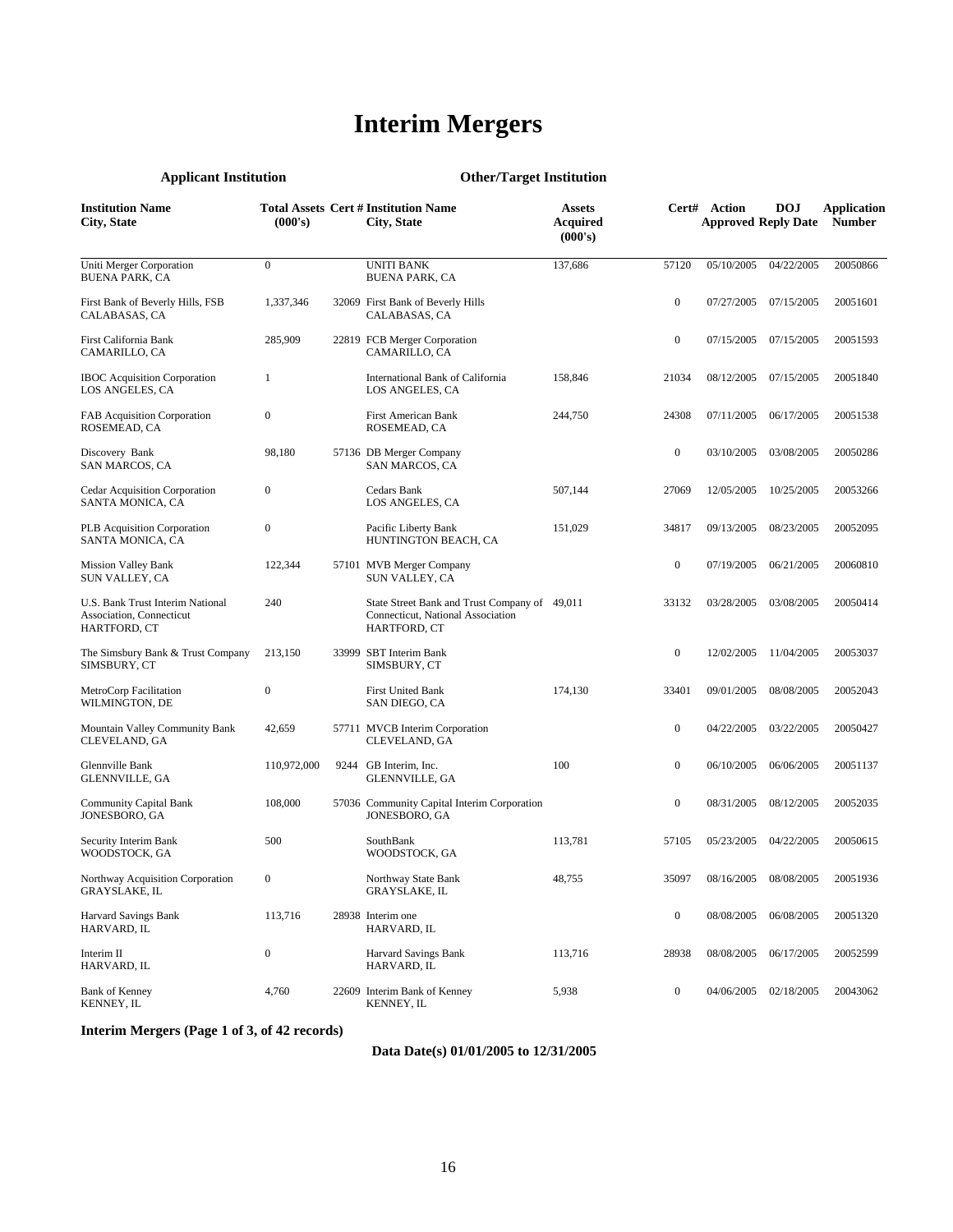| <b>Institution Name</b><br>City, State                   | (000's)          |      | <b>Total Assets Cert # Institution Name</b><br>City, State | Assets<br><b>Acquired</b><br>(000's) |                  | Cert# Action<br><b>Approved Reply Date</b> | <b>DOJ</b> | <b>Application</b><br><b>Number</b> |
|----------------------------------------------------------|------------------|------|------------------------------------------------------------|--------------------------------------|------------------|--------------------------------------------|------------|-------------------------------------|
| Illinois State Bank<br>LAKE IN THE HILLS, IL             | 138,323          |      | 34238 North Shore Interim Bank<br>LAKE IN THE HILLS, IL    | 138,323                              | $\mathbf{0}$     | 11/01/2005                                 | 09/20/2005 | 20052667                            |
| Rantoul First Bank, s.b.<br>RANTOUL, IL                  | 30,752           |      | 30590 Rantoul Interim Bank<br>RANTOUL. IL                  |                                      | $\mathbf{0}$     | 08/23/2005                                 | 07/15/2005 | 20051760                            |
| H. F. Gehant Banking Co.<br>WEST BROOKLYN, IL            | 31,690           |      | 9264 HFGB Interim Bank<br>WEST BROOKLYN, IL                |                                      | $\boldsymbol{0}$ | 08/16/2005                                 | 08/08/2005 | 20051909                            |
| Central Interim Bank, Inc.<br>LEXINGTON, KY              | $\mathbf{0}$     |      | First Bank, Inc.<br>LOUISVILLE, KY                         | 178,668                              | 34153            | 03/16/2005                                 | 03/03/2005 | 20050363                            |
| Chelsea State Bank<br>CHELSEA, MI                        | 194,687          |      | 14009 CS Bank<br>CHELSEA, MI                               | 1,000                                | $\boldsymbol{0}$ | 01/06/2005                                 | 12/07/2004 | 20043253                            |
| Magyar Bank<br>NEW BRUNSWICK, NJ                         | 325,096          |      | 30704 Magyar Interim Bank II<br>NEW BRUNSWICK, NJ          |                                      | $\boldsymbol{0}$ | 11/14/2005                                 | 10/25/2005 | 20052716                            |
| The Bank of Clovis<br>CLOVIS, NM                         | 76,434           |      | 57022 Clovis Interim Bank<br>CLOVIS, NM                    | 1                                    | $\mathbf{0}$     | 03/25/2005                                 | 02/15/2005 | 20050345                            |
| Northern Nevada Bank<br>RENO, NV                         | 111,987          |      | 35550 Interim Northern Nevada Bank<br>RENO, NV             |                                      | $\mathbf{0}$     | 05/12/2005                                 | 04/19/2005 | 20050837                            |
| Home Savings Bank<br>KENT, OH                            | 99,637           |      | 30219 Hometown Interim Savings Bank<br>KENT, OH            |                                      | $\mathbf{0}$     | 03/11/2005                                 | 01/14/2005 | 20043396                            |
| Commodore Bank<br>SOMERSET, OH                           | 61,823           | 2289 | CB Interim Bank<br>SOMERSET, OH                            |                                      | $\mathbf{0}$     | 03/02/2005                                 | 02/11/2005 | 20050178                            |
| <b>Enterprise Bank</b><br><b>ALLISON PARK, PA</b>        | 114,799          |      | 34786 Enterprise Interim Bank<br><b>ALLISON PARK, PA</b>   | 77                                   | $\mathbf{0}$     | 07/19/2005                                 | 05/16/2005 | 20051145                            |
| <b>Prudential Savings Bank</b><br>PHILADELPHIA, PA       | 409,606          |      | 30011 Prudential Interim Two<br>PHILADELPHIA, PA           |                                      | $\boldsymbol{0}$ | 01/19/2005                                 | 10/01/2004 | 20042628                            |
| North Penn Bank<br><b>SCRANTON, PA</b>                   | 93,444           |      | 31188 NPB Interim Stock Bank<br><b>SCRANTON, PA</b>        |                                      | $\boldsymbol{0}$ | 03/28/2005                                 | 01/10/2005 | 20043458                            |
| The First National Bank of Athens<br>ATHENS, TX          | 217,720          | 3080 | Franklin Interim Bank, SSB<br>HOUSTON, TX                  |                                      | $\mathbf{0}$     | 03/15/2005                                 | 03/03/2005 | 20050519                            |
| HG Acquisitions Inc.<br>HOUSTON, TX                      | $\overline{0}$   |      | First State Bank, Honey Grove, Texas<br>HONEY GROVE, TX    | 19,254                               | 3258             | 01/18/2005                                 | 11/02/2004 | 20042932                            |
| Patriot Merger Sub, Inc.<br>HOUSTON, TX                  | $\boldsymbol{0}$ |      | Patriot Bank<br>HOUSTON, TX                                | 120,387                              | 3258             | 12/19/2005                                 | 11/18/2005 | 20053106                            |
| NAB Acquisitions Seguin, Inc.<br><b>MARBLE FALLS, TX</b> | $\mathbf{0}$     |      | American Bank of Texas - Seguin<br><b>SEGUIN, TX</b>       | 272,662                              | 11577            | 11/03/2005                                 | 10/26/2005 | 20060727                            |
| <b>First State Bank</b><br>THREE RIVERS, TX              | 70,353           |      | 11922 New Three Rivers, Inc.<br>THREE RIVERS, TX           | $\mathbf{1}$                         | $\boldsymbol{0}$ | 01/21/2005                                 | 11/29/2004 | 20043121                            |
| The Bank of Vernon<br><b>VERNON, TX</b>                  | 16,466           |      | 21413 New Vernon, Inc.<br><b>IRVING, TX</b>                | 1                                    | $\mathbf{0}$     | 07/21/2005                                 | 07/01/2005 | 20051624                            |
| Wallis Interim Corp<br>WALLIS, TX                        | $\boldsymbol{0}$ |      | Wallis State Bank<br>WALLIS, TX                            | 210,295                              | 20845            | 11/03/2005                                 | 10/25/2005 | 20052750                            |

**Interim Mergers (Page 2 of 3, of 42 records)**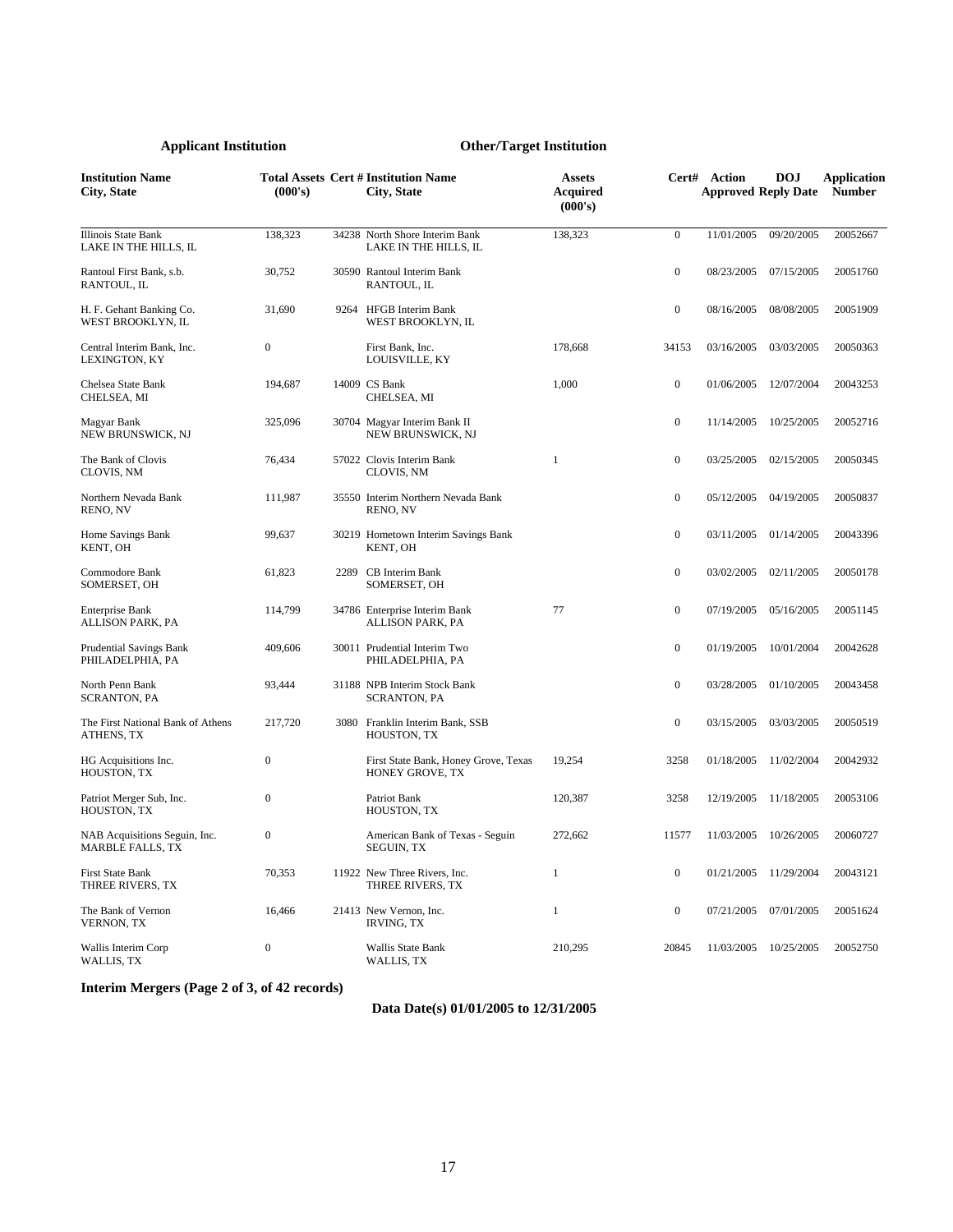| <b>Institution Name</b><br>City, State      | (000's) |      | <b>Total Assets Cert # Institution Name</b><br>City, State    | <b>Assets</b><br><b>Acquired</b><br>(000's) | Cert# | Action<br><b>Approved Reply Date</b> | <b>DOJ</b> | Application<br><b>Number</b> |
|---------------------------------------------|---------|------|---------------------------------------------------------------|---------------------------------------------|-------|--------------------------------------|------------|------------------------------|
| Cashmere Valley Bank<br><b>CASHMERE, WA</b> | 647,953 | 1265 | Interim Cashmere Valley Bank<br><b>CASHMERE, WA</b>           |                                             |       | 03/25/2005                           | 02/22/2005 | 20050425                     |
| Wauwatosa Savings Bank<br>WAUWATOSA, WI     | 783.556 |      | 28513 Wauwatosa Interim 2 Stock Savings Bank<br>WAUWATOSA, WI |                                             |       | 08/12/2005                           | 07/01/2005 | 20051644                     |

**Interim Mergers (Page 3 of 3, of 42 records)**